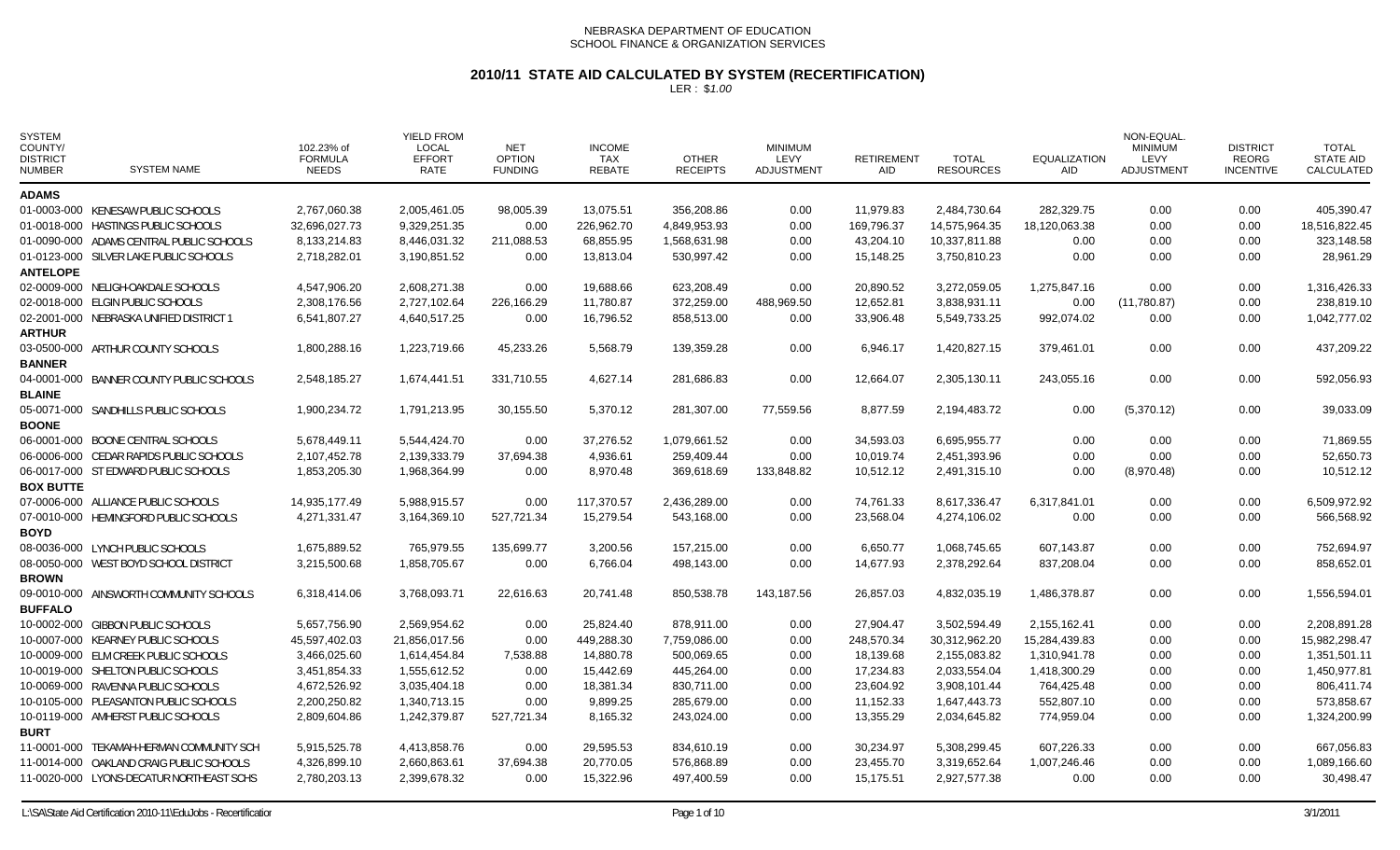# **2010/11 STATE AID CALCULATED BY SYSTEM (RECERTIFICATION)**

| <b>SYSTEM</b><br>COUNTY/<br><b>DISTRICT</b><br><b>NUMBER</b> | <b>SYSTEM NAME</b>                        | 102.23% of<br><b>FORMULA</b><br><b>NEEDS</b> | <b>YIELD FROM</b><br><b>LOCAL</b><br><b>EFFORT</b><br><b>RATE</b> | <b>NET</b><br><b>OPTION</b><br><b>FUNDING</b> | <b>INCOME</b><br>TAX<br><b>REBATE</b> | <b>OTHER</b><br><b>RECEIPTS</b> | <b>MINIMUM</b><br>LEVY<br><b>ADJUSTMENT</b> | <b>RETIREMENT</b><br><b>AID</b> | <b>TOTAL</b><br><b>RESOURCES</b> | <b>EQUALIZATION</b><br><b>AID</b> | <b>NON-EQUAL</b><br><b>MINIMUM</b><br>LEVY<br><b>ADJUSTMENT</b> | <b>DISTRICT</b><br><b>REORG</b><br><b>INCENTIVE</b> | <b>TOTAL</b><br><b>STATE AID</b><br>CALCULATED |
|--------------------------------------------------------------|-------------------------------------------|----------------------------------------------|-------------------------------------------------------------------|-----------------------------------------------|---------------------------------------|---------------------------------|---------------------------------------------|---------------------------------|----------------------------------|-----------------------------------|-----------------------------------------------------------------|-----------------------------------------------------|------------------------------------------------|
| <b>BUTLER</b>                                                |                                           |                                              |                                                                   |                                               |                                       |                                 |                                             |                                 |                                  |                                   |                                                                 |                                                     |                                                |
|                                                              | 12-0032-000 RISING CITY PUBLIC SCHOOLS    | 1,558,635.13                                 | 1,186,441.24                                                      | 0.00                                          | 6,954.02                              | 135.744.64                      | 0.00                                        | 8,915.44                        | 1,338,055.34                     | 220,579.78                        | 0.00                                                            | 0.00                                                | 236,449.25                                     |
|                                                              | 12-0056-000 DAVID CITY PUBLIC SCHOOLS     | 7,067,757.99                                 | 6,336,524.81                                                      | 90,466.51                                     | 47,483.76                             | 1,281,253.98                    | 528,466.17                                  | 34,992.09                       | 8,319,187.33                     | 0.00                              | (47, 483.76)                                                    | 0.00                                                | 125,458.60                                     |
|                                                              | 12-0502-000 EAST BUTLER PUBLIC SCHOOLS    | 3,523,215.73                                 | 3,349,224.80                                                      | 30,155.50                                     | 16,618.17                             | 515,415.43                      | 100,476.74                                  | 19,368.91                       | 4,031,259.55                     | 0.00                              | (16,618.17)                                                     | 0.00                                                | 49,524.41                                      |
| <b>CASS</b>                                                  |                                           |                                              |                                                                   |                                               |                                       |                                 |                                             |                                 |                                  |                                   |                                                                 |                                                     |                                                |
|                                                              | 13-0001-000 PLATTSMOUTH COMMUNITY SCHOOL  | 17,120,650.88                                | 5,916,876.08                                                      | 474,949.20                                    | 107,450.16                            | 2,718,271.85                    | 0.00                                        | 83,770.71                       | 9,301,318.00                     | 7,819,332.88                      | 0.00                                                            | 0.00                                                | 8,485,502.95                                   |
|                                                              | 13-0022-000 WEEPING WATER PUBLIC SCHOOLS  | 4,447,200.20                                 | 2,486,339.28                                                      | 0.00                                          | 18,293.63                             | 1,145,336.00                    | 0.00                                        | 19,937.74                       | 3,669,906.65                     | 777,293.55                        | 0.00                                                            | 0.00                                                | 815,524.92                                     |
|                                                              | 13-0032-000 LOUISVILLE PUBLIC SCHOOLS     | 5,005,498.77                                 | 3,597,815.88                                                      | 437,254.82                                    | 38,837.41                             | 655,928.74                      | 0.00                                        | 25,841.91                       | 4,755,678.76                     | 249,820.01                        | 0.00                                                            | 0.00                                                | 751,754.15                                     |
|                                                              | 13-0056-000 CONESTOGA PUBLIC SCHOOLS      | 5,990,906.06                                 | 4,913,824.20                                                      | 0.00                                          | 43,603.87                             | 1,084,245.43                    | 0.00                                        | 31,187.33                       | 6,072,860.83                     | 0.00                              | 0.00                                                            | 0.00                                                | 74,791.20                                      |
| <b>CEDAR</b>                                                 | 13-0097-000 ELMWOOD-MURDOCK PUBLIC SCHOC  | 4,415,739.40                                 | 2,438,727.26                                                      | 143,238.65                                    | 26,910.21                             | 625,629.84                      | 0.00                                        | 21,401.83                       | 3,255,907.79                     | 1,159,831.61                      | 0.00                                                            | 0.00                                                | 1,351,382.30                                   |
|                                                              | 14-0008-000 HARTINGTON PUBLIC SCHOOLS     | 3,313,113.77                                 | 3,555,558.46                                                      | 0.00                                          | 30,808.95                             | 768,207.00                      | 555,022.68                                  | 17,979.60                       | 4,927,576.69                     | 0.00                              | (30,808.95)                                                     | 0.00                                                | 17,979.60                                      |
|                                                              | 14-0045-000 RANDOLPH PUBLIC SCHOOLS       | 3,135,189.16                                 | 2,827,346.74                                                      | 0.00                                          | 15,572.07                             | 419,863.00                      | 570,558.57                                  | 16,286.90                       | 3,849,627.28                     | 0.00                              | (15, 572.07)                                                    | 0.00                                                | 16,286.90                                      |
|                                                              | 14-0054-000 LAUREL-CONCORD PUBLIC SCHOOLS | 3,617,012.28                                 | 2,785,734.04                                                      | 0.00                                          | 21,301.17                             | 580,825.00                      | 0.00                                        | 21,232.43                       | 3,409,092.64                     | 207,919.64                        | 0.00                                                            | 0.00                                                | 250,453.24                                     |
|                                                              | 14-0101-000 WYNOT PUBLIC SCHOOLS          | 1,784,231.55                                 | 723,965.32                                                        | 143,238.65                                    | 4,648.20                              | 216,446.00                      | 0.00                                        | 7,939.90                        | 1,096,238.07                     | 687,993.47                        | 0.00                                                            | 0.00                                                | 843,820.23                                     |
|                                                              | 14-0541-000 COLERIDGE COMMUNITY SCHOOLS   | 1,431,812.99                                 | 1,433,547.73                                                      | 0.00                                          | 8,636.88                              | 216,855.00                      | 0.00                                        | 8,809.18                        | 1,667,848.79                     | 0.00                              | 0.00                                                            | 0.00                                                | 17,446.06                                      |
| <b>CHASE</b>                                                 |                                           |                                              |                                                                   |                                               |                                       |                                 |                                             |                                 |                                  |                                   |                                                                 |                                                     |                                                |
|                                                              | 15-0010-000 CHASE COUNTY SCHOOLS          | 5,942,585.07                                 | 5,442,950.82                                                      | 90,466.51                                     | 32,929.49                             | 876,938.62                      | 0.00                                        | 31,553.66                       | 6,474,839.10                     | 0.00                              | 0.00                                                            | 0.00                                                | 154,949.66                                     |
|                                                              | 15-0536-000 WAUNETA-PALISADE PUBLIC SCHS  | 2,949,282.12                                 | 2,033,680.99                                                      | 0.00                                          | 10,073.02                             | 357,639.00                      | 0.00                                        | 13,802.72                       | 2,415,195.73                     | 534,086.38                        | 0.00                                                            | 0.00                                                | 557,962.13                                     |
| <b>CHERRY</b>                                                |                                           |                                              |                                                                   |                                               |                                       |                                 |                                             |                                 |                                  |                                   |                                                                 |                                                     |                                                |
|                                                              | 16-0006-000 VALENTINE COMMUNITY SCHOOLS   | 8,594,333.58                                 | 6,790,891.34                                                      | 0.00                                          | 35,110.68                             | 1,273,131.36                    | 0.00                                        | 42,486.15                       | 8,141,619.53                     | 452,714.05                        | 0.00                                                            | 0.00                                                | 530,310.88                                     |
|                                                              | 16-0030-000 CODY-KILGORE PUBLIC SCHS      | 2,087,916.46                                 | 886,147.66                                                        | 143,238.65                                    | 4,709.30                              | 217,898.00                      | 0.00                                        | 10,643.61                       | 1,262,637.22                     | 825,279.24                        | 0.00                                                            | 0.00                                                | 983,870.80                                     |
| <b>CHEYENNE</b>                                              |                                           |                                              |                                                                   |                                               |                                       |                                 |                                             |                                 |                                  |                                   |                                                                 |                                                     |                                                |
|                                                              | 17-0001-000 SIDNEY PUBLIC SCHOOLS         | 11,952,256.56                                | 5,190,225.66                                                      | 45,233.26                                     | 91,888.96                             | 1,680,526.24                    | 0.00                                        | 62,032.26                       | 7,069,906.38                     | 4,882,350.18                      | 0.00                                                            | 0.00                                                | 5,081,504.66                                   |
|                                                              | 17-0003-000 LEYTON PUBLIC SCHOOLS         | 3,286,986.60                                 | 2,482,840.21                                                      | 0.00                                          | 11,058.42                             | 444,725.12                      | 0.00                                        | 17,098.74                       | 2,955,722.49                     | 331,264.12                        | 0.00                                                            | 0.00                                                | 359,421.27                                     |
|                                                              | 17-0009-000 POTTER-DIX PUBLIC SCHOOLS     | 2,740,686.16                                 | 1,813,464.96                                                      | 226,166.29                                    | 9,749.22                              | 339,673.75                      | 0.00                                        | 14,254.55                       | 2,403,308.77                     | 337,377.40                        | 0.00                                                            | 0.00                                                | 587,547.45                                     |
| <b>CLAY</b>                                                  |                                           |                                              |                                                                   |                                               |                                       |                                 |                                             |                                 |                                  |                                   |                                                                 |                                                     |                                                |
|                                                              | 18-0002-000 SUTTON PUBLIC SCHOOLS         | 4,363,168.52                                 | 3,172,380.02                                                      | 52,772.13                                     | 20,561.36                             | 505,343.60                      | 0.00                                        | 21,473.86                       | 3,772,530.98                     | 590,637.54                        | 0.00                                                            | 0.00                                                | 685,444.90                                     |
|                                                              | 18-0011-000 HARVARD PUBLIC SCHOOLS        | 3,044,456.15                                 | 1,480,267.26                                                      | 0.00                                          | 9,317.31                              | 493,426.00                      | 0.00                                        | 13,860.55                       | 1,996,871.12                     | 1,047,585.03                      | 0.00                                                            | 0.00                                                | 1,070,762.89                                   |
|                                                              | 18-0070-000 CLAY CENTER PUBLIC SCHOOLS    | 2,097,638.29                                 | 1,159,680.11                                                      | 0.00                                          | 9,577.44                              | 337,391.00                      | 0.00                                        | 12,452.20                       | 1,519,100.75                     | 578,537.54                        | 0.00                                                            | 0.00                                                | 600,567.18                                     |
| <b>COLFAX</b>                                                |                                           |                                              |                                                                   |                                               |                                       |                                 |                                             |                                 |                                  |                                   |                                                                 |                                                     |                                                |
|                                                              | 19-0039-000 LEIGH COMMUNITY SCHOOLS       | 1,795,763.50                                 | 1,910,183.19                                                      | 7,538.88                                      | 14,643.86                             | 229,953.87                      | 0.00                                        | 10,532.72                       | 2,172,852.51                     | 0.00                              | 0.00                                                            | 0.00                                                | 32,715.45                                      |
|                                                              | 19-0058-000 CLARKSON PUBLIC SCHOOLS       | 2,269,687.66                                 | 1,761,233.16                                                      | 67,849.89                                     | 14,110.04                             | 321,957.13                      | 0.00                                        | 12,089.35                       | 2,177,239.56                     | 92,448.09                         | 0.00                                                            | 0.00                                                | 186,497.37                                     |
|                                                              | 19-0059-000 HOWELLS PUBLIC SCHOOLS        | 2,035,026.06                                 | 1,603,450.17                                                      | 105,544.27                                    | 10,111.95                             | 290,360.62                      | 0.00                                        | 12,287.83                       | 2,021,754.84                     | 13,271.22                         | 0.00                                                            | 0.00                                                | 141,215.27                                     |
|                                                              | 19-0123-000 SCHUYLER COMMUNITY SCHOOLS    | 15,621,840.58                                | 6,994,339.53                                                      | 0.00                                          | 48,649.59                             | 1,787,635.86                    | 0.00                                        | 74.100.12                       | 8,904,725.10                     | 6,717,115.48                      | 0.00                                                            | 0.00                                                | 6,839,865.19                                   |
| <b>CUMING</b>                                                |                                           |                                              |                                                                   |                                               |                                       |                                 |                                             |                                 |                                  |                                   |                                                                 |                                                     |                                                |
|                                                              | 20-0001-000 WEST POINT PUBLIC SCHOOLS     | 8,264,031.80                                 | 6,474,672.17                                                      | 0.00                                          | 53,076.91                             | 1,276,796.00                    | 0.00                                        | 37,425.29                       | 7,841,970.37                     | 422,061.43                        | 0.00                                                            | 0.00                                                | 512,563.63                                     |
|                                                              | 20-0020-000 BANCROFT-ROSALIE COMM SCHOOLS | 3,255,973.84                                 | 1,735,690.96                                                      | 444,793.70                                    | 10,185.48                             | 317,052.91                      | 0.00                                        | 13,474.32                       | 2,521,197.37                     | 734,776.47                        | 0.00                                                            | 0.00                                                | 1,203,229.97                                   |
|                                                              | 20-0030-000 WISNER-PILGER PUBLIC SCHOOLS  | 4,814,483.65                                 | 3,998,921.24                                                      | 309,093.93                                    | 24,200.67                             | 716,287.68                      | 0.00                                        | 26,342.01                       | 5,074,845.53                     | 0.00                              | 0.00                                                            | 0.00                                                | 359,636.61                                     |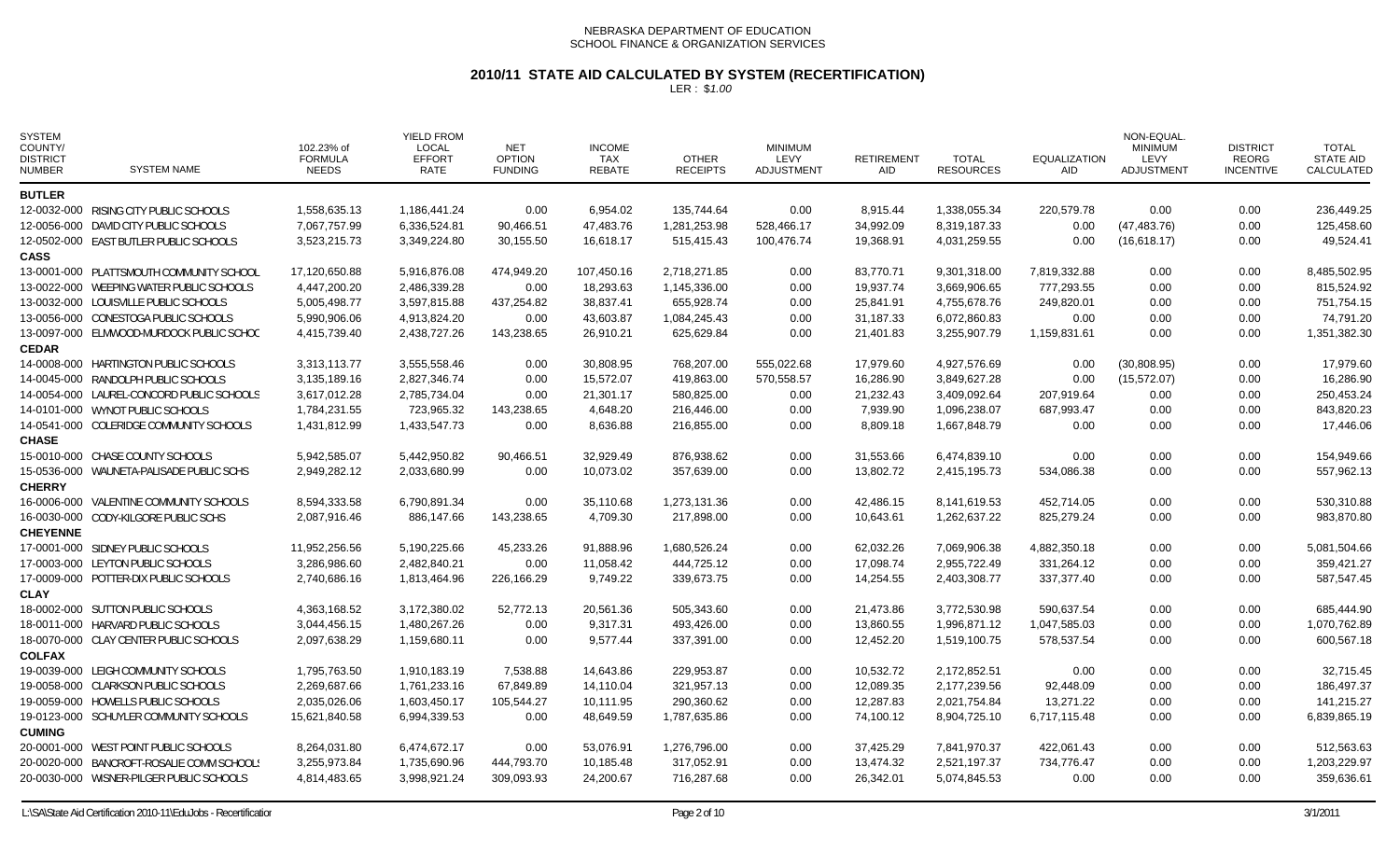### **2010/11 STATE AID CALCULATED BY SYSTEM (RECERTIFICATION)**

| <b>SYSTEM</b><br>COUNTY/<br><b>DISTRICT</b><br><b>NUMBER</b> | <b>SYSTEM NAME</b>                         | 102.23% of<br><b>FORMULA</b><br><b>NEEDS</b> | <b>YIELD FROM</b><br><b>LOCAL</b><br><b>EFFORT</b><br>RATE | <b>NET</b><br><b>OPTION</b><br><b>FUNDING</b> | <b>INCOME</b><br><b>TAX</b><br><b>REBATE</b> | <b>OTHER</b><br><b>RECEIPTS</b> | <b>MINIMUM</b><br>LEVY<br><b>ADJUSTMENT</b> | <b>RETIREMENT</b><br><b>AID</b> | <b>TOTAL</b><br><b>RESOURCES</b> | <b>EQUALIZATION</b><br>AID | <b>NON-EQUAL</b><br><b>MINIMUM</b><br>LEVY<br>ADJUSTMENT | <b>DISTRICT</b><br><b>REORG</b><br><b>INCENTIVE</b> | <b>TOTAL</b><br><b>STATE AID</b><br>CALCULATED |
|--------------------------------------------------------------|--------------------------------------------|----------------------------------------------|------------------------------------------------------------|-----------------------------------------------|----------------------------------------------|---------------------------------|---------------------------------------------|---------------------------------|----------------------------------|----------------------------|----------------------------------------------------------|-----------------------------------------------------|------------------------------------------------|
| <b>CUSTER</b>                                                |                                            |                                              |                                                            |                                               |                                              |                                 |                                             |                                 |                                  |                            |                                                          |                                                     |                                                |
|                                                              | 21-0015-000 ANSELMO-MERNA PUBLIC SCHOOLS   | 3,231,661.48                                 | 2,474,131.81                                               | 7,538.88                                      | 8,133.14                                     | 398.203.30                      | 0.00                                        | 13,251.85                       | 2,901,258.98                     | 330.402.51                 | 0.00                                                     | 0.00                                                | 359.326.37                                     |
|                                                              | 21-0025-000 BROKEN BOW PUBLIC SCHOOLS      | 8,097,738.62                                 | 4,069,439.34                                               | 233,705.16                                    | 39,161.29                                    | 1,111,615.37                    | 0.00                                        | 41,579.54                       | 5,495,500.70                     | 2,602,237.91               | 0.00                                                     | 0.00                                                | 2,916,683.91                                   |
|                                                              | 21-0044-000 ANSLEY PUBLIC SCHOOLS          | 2,419,043.43                                 | 1,507,689.54                                               | 0.00                                          | 5,704.06                                     | 325,766.00                      | 0.00                                        | 10,840.04                       | 1,849,999.64                     | 569,043.79                 | 0.00                                                     | 0.00                                                | 585,587.89                                     |
|                                                              | 21-0084-000 SARGENT PUBLIC SCHOOLS         | 2,160,823.18                                 | 1,490,479.10                                               | 0.00                                          | 4,259.32                                     | 183,895.76                      | 0.00                                        | 11,110.45                       | 1,689,744.63                     | 471,078.55                 | 0.00                                                     | 0.00                                                | 486,448.32                                     |
|                                                              | 21-0089-000 ARNOLD PUBLIC SCHOOLS          | 2,015,151.37                                 | 1,779,136.21                                               | 0.00                                          | 9,046.70                                     | 238,573.93                      | 0.00                                        | 12,198.74                       | 2,038,955.58                     | 0.00                       | 0.00                                                     | 0.00                                                | 21,245.44                                      |
|                                                              | 21-0180-000 CALLAWAY PUBLIC SCHOOLS        | 2,834,852.57                                 | 2,035,265.03                                               | 0.00                                          | 9,144.90                                     | 327,381.00                      | 0.00                                        | 12,817.85                       | 2,384,608.78                     | 450,243.79                 | 0.00                                                     | 0.00                                                | 472,206.54                                     |
| <b>DAKOTA</b>                                                |                                            |                                              |                                                            |                                               |                                              |                                 |                                             |                                 |                                  |                            |                                                          |                                                     |                                                |
|                                                              | 22-0011-000 SO SIOUX CITY COMMUNITY SCHS   | 39,691,885.17                                | 7,748,788.74                                               | 0.00                                          | 75,179.22                                    | 4,982,049.55                    | 0.00                                        | 204,407.75                      | 13,010,425.26                    | 26,681,459.91              | 0.00                                                     | 0.00                                                | 26,961,046.88                                  |
| <b>DAWES</b>                                                 | 22-0031-000 HOMER COMMUNITY SCHOOLS        | 4,343,929.60                                 | 2,035,017.68                                               | 535,260.21                                    | 10,868.00                                    | 544,246.00                      | 0.00                                        | 19,965.33                       | 3,145,357.23                     | 1,198,572.37               | 0.00                                                     | 0.00                                                | 1,764,665.92                                   |
|                                                              | 23-0002-000 CHADRON PUBLIC SCHOOLS         | 9,618,694.89                                 | 3,602,595.44                                               | 0.00                                          | 45,337.41                                    | 1,366,701.00                    | 0.00                                        | 53,006.84                       | 5,067,640.69                     | 4,551,054.19               | 0.00                                                     | 0.00                                                | 4,649,398.45                                   |
|                                                              | 23-0071-000 CRAWFORD PUBLIC SCHOOLS        | 2,721,948.97                                 | 1,920,151.27                                               | 128,160.90                                    | 9,849.72                                     | 475,081.00                      | 0.00                                        | 17,985.21                       | 2,551,228.10                     | 170,720.88                 | 0.00                                                     | 0.00                                                | 326,716.70                                     |
| <b>DAWSON</b>                                                |                                            |                                              |                                                            |                                               |                                              |                                 |                                             |                                 |                                  |                            |                                                          |                                                     |                                                |
|                                                              | 24-0001-000 LEXINGTON PUBLIC SCHOOLS       | 28,844,012.06                                | 5,801,001.66                                               | 0.00                                          | 77,931.78                                    | 2,509,281.69                    | 0.00                                        | 127,614.89                      | 8,515,830.02                     | 20,328,182.04              | 0.00                                                     | 0.00                                                | 20,533,728.71                                  |
|                                                              | 24-0004-000 OVERTON PUBLIC SCHOOLS         | 3,005,139.59                                 | 1,425,819.28                                               | 331,710.55                                    | 8,957.28                                     | 345,821.00                      | 0.00                                        | 13,694.89                       | 2,126,003.01                     | 879,136.58                 | 0.00                                                     | 0.00                                                | 1,233,499.31                                   |
|                                                              | 24-0011-000 COZAD CITY SCHOOLS             | 9,453,554.90                                 | 4,202,656.54                                               | 0.00                                          | 41,605.76                                    | 1,349,358.00                    | 0.00                                        | 48,068.44                       | 5,641,688.74                     | 3,811,866.16               | 0.00                                                     | 0.00                                                | 3,901,540.36                                   |
|                                                              | 24-0020-000 GOTHENBURG PUBLIC SCHOOLS      | 8,553,155.16                                 | 4,003,109.56                                               | 120,622.02                                    | 34,286.11                                    | 1,033,375.00                    | 68,453.17                                   | 38,022.14                       | 5,297,868.01                     | 3,255,287.16               | 0.00                                                     | 0.00                                                | 3,448,217.43                                   |
|                                                              | 24-0101-000 SUMNER-EDDYVILLE-MILLER SCHS   | 2,350,200.70                                 | 1,487,792.08                                               | 82,927.64                                     | 4,385.04                                     | 213,502.00                      | 0.00                                        | 10,681.52                       | 1,799,288.28                     | 550,912.42                 | 0.00                                                     | 0.00                                                | 648,906.62                                     |
| <b>DEUEL</b>                                                 |                                            |                                              |                                                            |                                               |                                              |                                 |                                             |                                 |                                  |                            |                                                          |                                                     |                                                |
|                                                              | 25-0025-000 CREEK VALLEY SCHOOLS           | 3,450,594.61                                 | 2,282,881.90                                               | 0.00                                          | 15,251.82                                    | 495,999.36                      | 0.00                                        | 16,675.76                       | 2,810,808.84                     | 639,785.77                 | 0.00                                                     | 0.00                                                | 671,713.35                                     |
|                                                              | 25-0095-000 SOUTH PLATTE PUBLIC SCHOOLS    | 1,805,013.18                                 | 2,053,650.83                                               | 0.00                                          | 9,500.27                                     | 318,273.34                      | 0.00                                        | 11,728.89                       | 2,393,153.33                     | 0.00                       | 0.00                                                     | 0.00                                                | 21,229.16                                      |
| <b>DIXON</b>                                                 |                                            |                                              |                                                            |                                               |                                              |                                 |                                             |                                 |                                  |                            |                                                          |                                                     |                                                |
|                                                              | 26-0001-000 PONCA PUBLIC SCHOOLS           | 4,425,572.03                                 | 2,112,918.25                                               | 331,710.55                                    | 12,414.57                                    | 519,080.00                      | 0.00                                        | 22,812.88                       | 2,998,936.25                     | 1,426,635.78               | 0.00                                                     | 0.00                                                | 1,793,573.78                                   |
|                                                              | 26-0024-000 NEWCASTLE PUBLIC SCHOOLS       | 1,686,950.83                                 | 1,121,179.87                                               | 0.00                                          | 4,447.52                                     | 184,021.00                      | 0.00                                        | 9,132.63                        | 1,318,781.02                     | 368,169.81                 | 0.00                                                     | 0.00                                                | 381,749.96                                     |
|                                                              | 26-0070-000 ALLEN CONSOLIDATED SCHOOLS     | 2,486,701.57                                 | 1,363,778.10                                               | 120,622.02                                    | 10,006.50                                    | 236,398.00                      | 0.00                                        | 11,076.04                       | 1,741,880.66                     | 744,820.92                 | 0.00                                                     | 0.00                                                | 886,525.47                                     |
|                                                              | 26-0561-000 EMERSON-HUBBARD PUBLIC SCHOOL  | 3,124,831.14                                 | 2,062,099.29                                               | 0.00                                          | 13,424.07                                    | 454,595.00                      | 0.00                                        | 16.357.28                       | 2,546,475.64                     | 578,355.50                 | 0.00                                                     | 0.00                                                | 608,136.85                                     |
| <b>DODGE</b>                                                 |                                            |                                              |                                                            |                                               |                                              |                                 |                                             |                                 |                                  |                            |                                                          |                                                     |                                                |
|                                                              | 27-0001-000 FREMONT PUBLIC SCHOOLS         | 42,152,084.34                                | 18,032,240.18                                              | 15,077.75                                     | 287,031.90                                   | 4,897,291.58                    | 0.00                                        | 221,565.60                      | 23,453,207.01                    | 18,698,877.33              | 0.00                                                     | 0.00                                                | 19,222,552.58                                  |
|                                                              | 27-0046-000 DODGE PUBLIC SCHOOLS           | 1,891,484.92                                 | 1,635,753.71                                               | 22,616.63                                     | 14,487.17                                    | 336,792.99                      | 0.00                                        | 9,551.23                        | 2,019,201.72                     | 0.00                       | 0.00                                                     | 0.00                                                | 46,655.02                                      |
|                                                              | 27-0062-000 SCRIBNER-SNYDER COMMUNITY SCH  | 3,008,251.97                                 | 2,405,700.23                                               | 0.00                                          | 14,619.80                                    | 421,818.40                      | 0.00                                        | 15,795.77                       | 2,857,934.20                     | 150,317.77                 | 0.00                                                     | 0.00                                                | 180,733.34                                     |
|                                                              | 27-0594-000 LOGAN VIEW PUBLIC SCHOOLS      | 6,246,116.23                                 | 4, 154, 121. 44                                            | 0.00                                          | 24,543.17                                    | 969,281.00                      | 0.00                                        | 29,966.41                       | 5,177,912.02                     | 1,068,204.21               | 0.00                                                     | 0.00                                                | 1,122,713.79                                   |
|                                                              | 27-0595-000 NORTH BEND CENTRAL PUBLIC SCHS | 4,892,804.83                                 | 4,912,158.51                                               | 128,160.90                                    | 25,852.08                                    | 744,921.23                      | 626,791.43                                  | 26,606.59                       | 6,464,490.73                     | 0.00                       | (25, 852.08)                                             | 0.00                                                | 154,767.49                                     |
| <b>DOUGLAS</b>                                               |                                            |                                              |                                                            |                                               |                                              |                                 |                                             |                                 |                                  |                            |                                                          |                                                     |                                                |
|                                                              | 28-0001-000 OMAHA PUBLIC SCHOOLS           | 472,615,859.74                               | 192,884,956.99                                             | 0.00                                          | 4,234,017.63                                 | 68,907,543.99                   | 0.00                                        | 2,439,956.99                    | 268,466,475.60                   | 204,149,384.14             | 0.00                                                     | 0.00                                                | 210,823,358.76                                 |
|                                                              | 28-0010-000 ELKHORN PUBLIC SCHOOLS         | 49,363,754.35                                | 35,647,057.22                                              | 0.00                                          | 609,319.45                                   | 7,226,766.00                    | 0.00                                        | 218,378.54                      | 43,701,521.21                    | 5,662,233.14               | 0.00                                                     | 0.00                                                | 6,489,931.13                                   |
|                                                              | 28-0015-000 DOUGLAS CO WEST COMMUNITY SCH  | 7,980,657.53                                 | 6,578,926.70                                               | 0.00                                          | 175,861.57                                   | 1,243,270.52                    | 0.00                                        | 42,010.10                       | 8,040,068.89                     | 0.00                       | 0.00                                                     | 0.00                                                | 217,871.67                                     |
|                                                              | 28-0017-000 MILLARD PUBLIC SCHOOLS         | 202,217,977.58                               | 90,534,453.46                                              | 10,931,370.55                                 | 1,839,822.55                                 | 28,640,941.43                   | 0.00                                        | 986,733.62                      | 132,933,321.61                   | 69,284,655.97              | 0.00                                                     | 0.00                                                | 83,042,582.69                                  |
|                                                              | 28-0054-000 RALSTON PUBLIC SCHOOLS         | 28,877,854.61                                | 14,915,501.85                                              | 2,193,812.99                                  | 160,966.24                                   | 4,572,570.00                    | 0.00                                        | 156,451.90                      | 21,999,302.98                    | 6,878,551.63               | 0.00                                                     | 0.00                                                | 9,389,782.76                                   |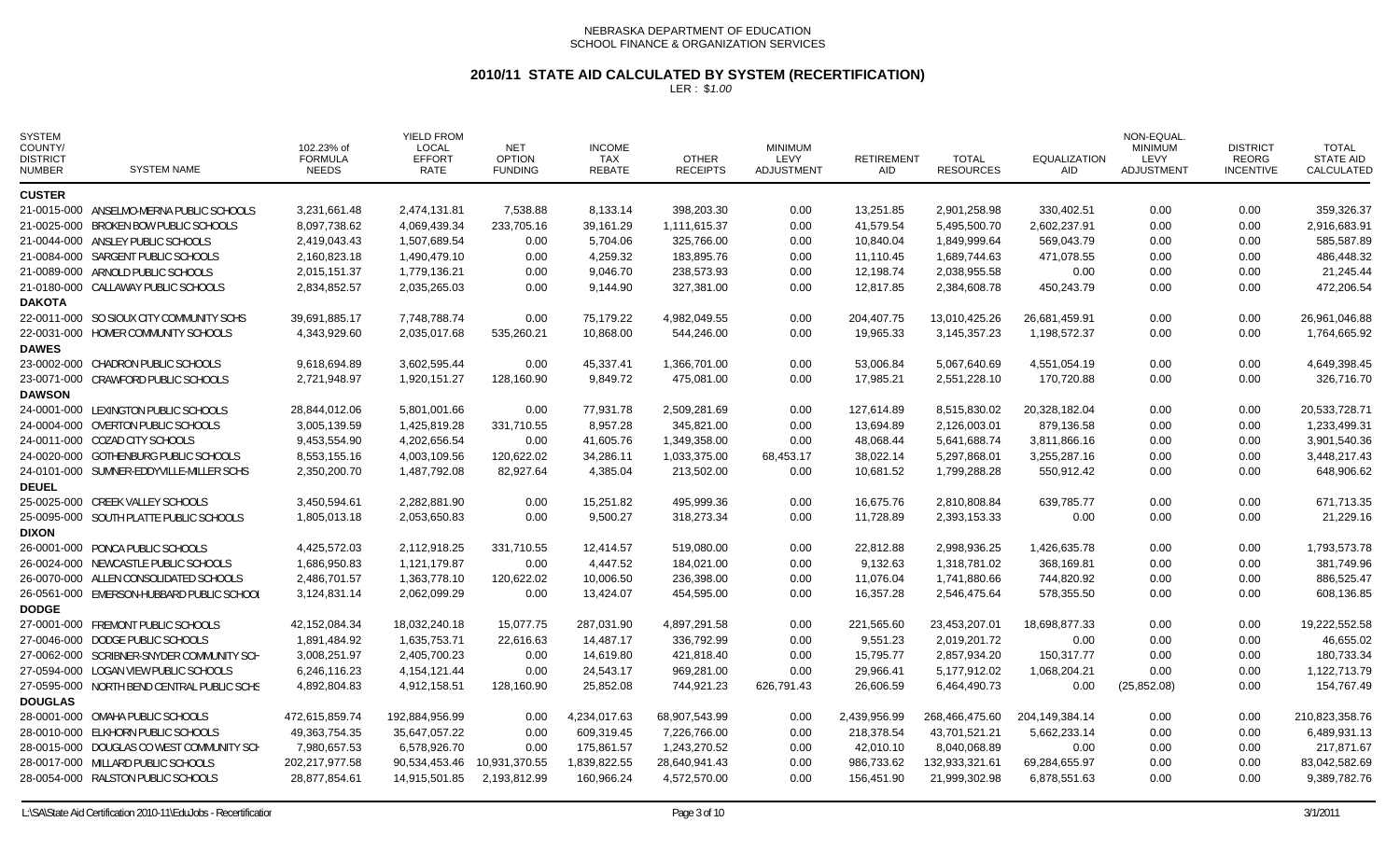# **2010/11 STATE AID CALCULATED BY SYSTEM (RECERTIFICATION)**

| <b>SYSTEM</b><br>COUNTY/<br><b>DISTRICT</b><br><b>NUMBER</b> | <b>SYSTEM NAME</b>                         | 102.23% of<br><b>FORMULA</b><br><b>NEEDS</b> | <b>YIELD FROM</b><br><b>LOCAL</b><br><b>EFFORT</b><br><b>RATE</b> | <b>NET</b><br><b>OPTION</b><br><b>FUNDING</b> | <b>INCOME</b><br>TAX<br><b>REBATE</b> | <b>OTHER</b><br><b>RECEIPTS</b> | <b>MINIMUM</b><br>LEVY<br><b>ADJUSTMENT</b> | <b>RETIREMENT</b><br><b>AID</b> | <b>TOTAL</b><br><b>RESOURCES</b> | <b>EQUALIZATION</b><br><b>AID</b> | NON-EQUAL<br><b>MINIMUM</b><br><b>LEVY</b><br><b>ADJUSTMENT</b> | <b>DISTRICT</b><br><b>REORG</b><br><b>INCENTIVE</b> | <b>TOTAL</b><br><b>STATE AID</b><br>CALCULATED |
|--------------------------------------------------------------|--------------------------------------------|----------------------------------------------|-------------------------------------------------------------------|-----------------------------------------------|---------------------------------------|---------------------------------|---------------------------------------------|---------------------------------|----------------------------------|-----------------------------------|-----------------------------------------------------------------|-----------------------------------------------------|------------------------------------------------|
| <b>DOUGLAS</b>                                               |                                            |                                              |                                                                   |                                               |                                       |                                 |                                             |                                 |                                  |                                   |                                                                 |                                                     |                                                |
|                                                              | 28-0059-000 BENNINGTON PUBLIC SCHOOLS      | 12,692,874.90                                | 6.719.794.59                                                      | 0.00                                          | 137,591.18                            | 1,428,143.80                    | 0.00                                        | 42.117.58                       | 8.327.647.15                     | 4,365,227.75                      | 0.00                                                            | 0.00                                                | 4.544.936.51                                   |
|                                                              | 28-0066-000 WESTSIDE COMMUNITY SCHOOLS     | 58,311,679.42                                |                                                                   | 32,768,743.97 14,504,797.89                   | 528,016.91                            | 8,069,381.00                    | 0.00                                        | 318,683.61                      | 56,189,623.39                    | 2,122,056.04                      | 0.00                                                            | 0.00                                                | 17,473,554.45                                  |
| <b>DUNDY</b>                                                 |                                            |                                              |                                                                   |                                               |                                       |                                 |                                             |                                 |                                  |                                   |                                                                 |                                                     |                                                |
|                                                              | 29-0117-000 DUNDY CO STRATTON PUBLIC SCHS  | 5,491,322.87                                 | 4,160,877.38                                                      | 0.00                                          | 25,147.03                             | 545,237.91                      | 0.00                                        | 27,072.16                       | 4,758,334.48                     | 732,988.39                        | 0.00                                                            | 0.00                                                | 785,207.58                                     |
| <b>FILLMORE</b>                                              |                                            |                                              |                                                                   |                                               |                                       |                                 |                                             |                                 |                                  |                                   |                                                                 |                                                     |                                                |
|                                                              | 30-0001-000 EXETER-MILLIGAN PUBLIC SCHOOLS | 2,724,431.30                                 | 2,703,327.16                                                      | 0.00                                          | 17,723.81                             | 408,038.48                      | 0.00                                        | 15,192.94                       | 3,144,282.39                     | 0.00                              | 0.00                                                            | 0.00                                                | 32,916.75                                      |
|                                                              | 30-0025-000 FILLMORE CENTRAL PUBLIC SCHS   | 6,293,526.22                                 | 5,135,226.92                                                      | 0.00                                          | 36,696.08                             | 1,551,530.26                    | 0.00                                        | 27,707.14                       | 6,751,160.40                     | 0.00                              | 0.00                                                            | 0.00                                                | 64,403.22                                      |
|                                                              | 30-0054-000 SHICKLEY PUBLIC SCHOOLS        | 1,994,406.54                                 | 2,003,374.46                                                      | 90,466.51                                     | 11,610.32                             | 253,716.00                      | 73,523.84                                   | 11,721.48                       | 2,444,412.61                     | 0.00                              | (11,610.32)                                                     | 0.00                                                | 102,187.99                                     |
| <b>FRANKLIN</b>                                              |                                            |                                              |                                                                   |                                               |                                       |                                 |                                             |                                 |                                  |                                   |                                                                 |                                                     |                                                |
|                                                              | 31-0506-000 FRANKLIN PUBLIC SCHOOLS        | 3,827,880.33                                 | 1,898,638.18                                                      | 60.311.01                                     | 14,773.59                             | 427.073.00                      | 0.00                                        | 17,382.93                       | 2.418.178.71                     | 1,409,701.62                      | 0.00                                                            | 0.00                                                | 1,502,169.15                                   |
| <b>FRONTIER</b>                                              |                                            |                                              |                                                                   |                                               |                                       |                                 |                                             |                                 |                                  |                                   |                                                                 |                                                     |                                                |
|                                                              | 32-0046-000 MAYWOOD PUBLIC SCHOOLS         | 2,050,028.58                                 | 1,619,048.57                                                      | 45,233.26                                     | 4,314.31                              | 205,317.99                      | 0.00                                        | 10,039.20                       | 1,883,953.32                     | 166,075.25                        | 0.00                                                            | 0.00                                                | 225,662.02                                     |
|                                                              | 32-0095-000 EUSTIS-FARNAM PUBLIC SCHOOLS   | 2,720,792.21                                 | 2,040,899.48                                                      | 128,160.90                                    | 9,105.91                              | 330,965.00                      | 0.00                                        | 13,501.35                       | 2,522,632.64                     | 198,159.57                        | 0.00                                                            | 0.00                                                | 348,927.73                                     |
|                                                              | 32-0125-000 MEDICINE VALLEY PUBLIC SCHOOLS | 2,722,588.91                                 | 1,344,258.55                                                      | 113,083.14                                    | 7,233.83                              | 305,150.63                      | 0.00                                        | 13,977.04                       | 1,783,703.19                     | 938,885.72                        | 0.00                                                            | 0.00                                                | 1,073,179.73                                   |
| <b>FURNAS</b>                                                |                                            |                                              |                                                                   |                                               |                                       |                                 |                                             |                                 |                                  |                                   |                                                                 |                                                     |                                                |
|                                                              | 33-0018-000 ARAPAHOE PUBLIC SCHOOLS        | 3,432,609.79                                 | 1,804,823.53                                                      | 0.00                                          | 18,185.21                             | 491.574.00                      | 0.00                                        | 16,861.25                       | 2.331.443.99                     | 1,101,165.80                      | 0.00                                                            | 0.00                                                | 1,136,212.26                                   |
|                                                              | 33-0021-000 CAMBRIDGE PUBLIC SCHOOLS       | 3,879,011.14                                 | 1,804,153.06                                                      | 459,871.45                                    | 13,078.71                             | 413,061.00                      | 0.00                                        | 17,089.29                       | 2,707,253.51                     | 1,171,757.63                      | 0.00                                                            | 0.00                                                | 1,661,797.08                                   |
|                                                              | 33-0540-000 SOUTHERN VALLEY SCHOOLS        | 5,664,736.01                                 | 3,089,354.50                                                      | 0.00                                          | 17,508.69                             | 844,208.00                      | 0.00                                        | 29,562.33                       | 3,980,633.52                     | 1,684,102.49                      | 0.00                                                            | 0.00                                                | 1,731,173.51                                   |
| <b>GAGE</b>                                                  |                                            |                                              |                                                                   |                                               |                                       |                                 |                                             |                                 |                                  |                                   |                                                                 |                                                     |                                                |
|                                                              | 34-0001-000 SOUTHERN SCHOOL DIST 1         | 4,529,874.01                                 | 2,059,839.68                                                      | 0.00                                          | 13,876.12                             | 1,095,120.88                    | 46,140.41                                   | 26,134.42                       | 3,241,111.51                     | 1,288,762.50                      | 0.00                                                            | 0.00                                                | 1,328,773.04                                   |
|                                                              | 34-0015-000 BEATRICE PUBLIC SCHOOLS        | 20,486,433.06                                | 8,716,074.00                                                      | 82,927.64                                     | 125,188.78                            | 3,445,666.16                    | 0.00                                        | 107,102.50                      | 12,476,959.08                    | 8,009,473.98                      | 0.00                                                            | 0.00                                                | 8,324,692.90                                   |
|                                                              | 34-0034-000 FREEMAN PUBLIC SCHOOLS         | 3,682,419.06                                 | 2,763,047.87                                                      | 113,083.14                                    | 16.714.94                             | 575,555.97                      | 0.00                                        | 17,321.95                       | 3,485,723.88                     | 196,695.18                        | 0.00                                                            | 0.00                                                | 343,815.22                                     |
|                                                              | 34-0100-000 DILLER-ODELL PUBLIC SCHOOLS    | 2,698,654.00                                 | 3,023,978.66                                                      | 0.00                                          | 11,451.10                             | 402,886.73                      | 267,017.32                                  | 15,225.57                       | 3,720,559.38                     | 0.00                              | (11, 451.10)                                                    | 0.00                                                | 15,225.57                                      |
| <b>GARDEN</b>                                                |                                            |                                              |                                                                   |                                               |                                       |                                 |                                             |                                 |                                  |                                   |                                                                 |                                                     |                                                |
|                                                              | 35-0001-000 GARDEN COUNTY SCHOOLS          | 3,765,857.65                                 | 4,179,992.05                                                      | 0.00                                          | 16,197.67                             | 678,365.21                      | 323,113.39                                  | 20,905.32                       | 5,218,573.63                     | 0.00                              | (16, 197.67)                                                    | 0.00                                                | 20,905.32                                      |
| <b>GARFIELD</b>                                              |                                            |                                              |                                                                   |                                               |                                       |                                 |                                             |                                 |                                  |                                   |                                                                 |                                                     |                                                |
|                                                              | 36-0100-000 BURWELL PUBLIC SCHOOLS         | 3,720,705.65                                 | 2,084,192.77                                                      | 286,477.30                                    | 11,486.18                             | 385,567.00                      | 48,353.27                                   | 21,798.64                       | 2,837,875.16                     | 882,830.49                        | 0.00                                                            | 0.00                                                | 1,202,592.61                                   |
| <b>GOSPER</b>                                                |                                            |                                              |                                                                   |                                               |                                       |                                 |                                             |                                 |                                  |                                   |                                                                 |                                                     |                                                |
|                                                              | 37-0030-000 ELWOOD PUBLIC SCHOOLS          | 2,728,052.62                                 | 2,237,957.92                                                      | 105,544.27                                    | 16,488.37                             | 453,640.00                      | 0.00                                        | 14,430.00                       | 2,828,060.56                     | 0.00                              | 0.00                                                            | 0.00                                                | 136,462.64                                     |
| <b>GRANT</b>                                                 |                                            |                                              |                                                                   |                                               |                                       |                                 |                                             |                                 |                                  |                                   |                                                                 |                                                     |                                                |
|                                                              | 38-0011-000 HYANNIS AREA SCHOOLS           | 2,086,317.69                                 | 2,856,070.18                                                      | 7,538.88                                      | 8,273.48                              | 258,586.00                      | 692,882.63                                  | 13,025.58                       | 3,836,376.75                     | 0.00                              | (8,273.48)                                                      | 0.00                                                | 20,564.46                                      |
| <b>GREELEY</b>                                               |                                            |                                              |                                                                   |                                               |                                       |                                 |                                             |                                 |                                  |                                   |                                                                 |                                                     |                                                |
|                                                              | 39-0010-000 GREELEY-WOLBACH PUBLIC SCHOOL  | 2,468,692.42                                 | 1,834,001.77                                                      | 0.00                                          | 6.481.43                              | 256.446.00                      | 0.00                                        | 12,528.16                       | 2.109.457.36                     | 359,235.06                        | 0.00                                                            | 0.00                                                | 378,244.65                                     |
|                                                              | 39-0055-000 SPALDING PUBLIC SCHOOLS        | 1,653,436.35                                 | 983,085.60                                                        | 120,622.02                                    | 5,329.17                              | 161,301.10                      | 0.00                                        | 7,326.78                        | 1,277,664.67                     | 375,771.68                        | 0.00                                                            | 0.00                                                | 509,049.65                                     |
|                                                              | 39-0501-000 NORTH LOUP SCOTIA PUBLIC SCHS  | 2,443,623.28                                 | 1,443,544.82                                                      | 15,077.75                                     | 6,630.71                              | 207,709.00                      | 0.00                                        | 12,913.80                       | 1,685,876.09                     | 757,747.19                        | 0.00                                                            | 0.00                                                | 792,369.46                                     |
| <b>HALL</b>                                                  |                                            |                                              |                                                                   |                                               |                                       |                                 |                                             |                                 |                                  |                                   |                                                                 |                                                     |                                                |
|                                                              | 40-0002-000 GRAND ISLAND PUBLIC SCHOOLS    | 86,444,723.08                                | 25,129,000.93                                                     | 0.00                                          | 429,061.51                            | 9,171,497.49                    | 0.00                                        | 359,857.46                      | 35,089,417.39                    | 51,355,305.70                     | 0.00                                                            | 0.00                                                | 52,144,224.66                                  |
|                                                              | 40-0082-000 NORTHWEST PUBLIC SCHOOLS       | 13,505,896.75                                | 5,018,061.82                                                      | 2,352,129.39                                  | 55,584.21                             | 1,762,711.10                    | 0.00                                        | 63,693.33                       | 9,252,179.85                     | 4,253,716.90                      | 0.00                                                            | 0.00                                                | 6,725,123.83                                   |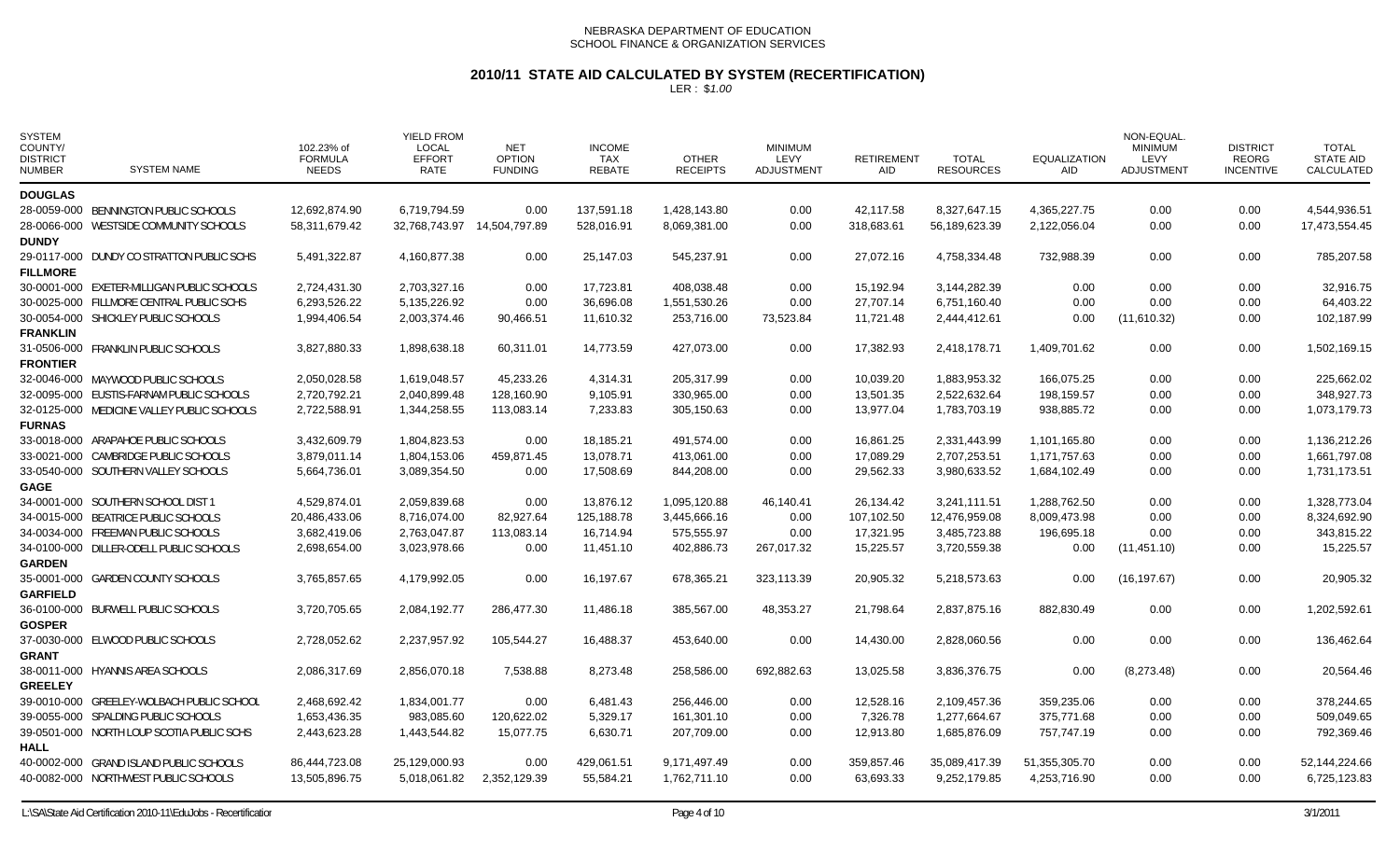# **2010/11 STATE AID CALCULATED BY SYSTEM (RECERTIFICATION)**

| <b>SYSTEM</b><br>COUNTY/<br><b>DISTRICT</b><br><b>NUMBER</b> | <b>SYSTEM NAME</b>                         | 102.23% of<br><b>FORMULA</b><br><b>NEEDS</b> | YIELD FROM<br>LOCAL<br><b>EFFORT</b><br>RATE | <b>NET</b><br><b>OPTION</b><br><b>FUNDING</b> | <b>INCOME</b><br>TAX<br><b>REBATE</b> | <b>OTHER</b><br><b>RECEIPTS</b> | <b>MINIMUM</b><br>LEVY<br>ADJUSTMENT | <b>RETIREMENT</b><br><b>AID</b> | <b>TOTAL</b><br><b>RESOURCES</b> | <b>EQUALIZATION</b><br><b>AID</b> | NON-EQUAL<br><b>MINIMUM</b><br>LEVY<br>ADJUSTMENT | <b>DISTRICT</b><br><b>REORG</b><br><b>INCENTIVE</b> | <b>TOTAL</b><br><b>STATE AID</b><br>CALCULATED |
|--------------------------------------------------------------|--------------------------------------------|----------------------------------------------|----------------------------------------------|-----------------------------------------------|---------------------------------------|---------------------------------|--------------------------------------|---------------------------------|----------------------------------|-----------------------------------|---------------------------------------------------|-----------------------------------------------------|------------------------------------------------|
| <b>HALL</b>                                                  |                                            |                                              |                                              |                                               |                                       |                                 |                                      |                                 |                                  |                                   |                                                   |                                                     |                                                |
|                                                              | 40-0083-000 WOOD RIVER RURAL SCHOOLS       | 6,118,055.41                                 | 4,134,103.28                                 | 0.00                                          | 27.070.06                             | 732,030.00                      | 0.00                                 | 27,405.88                       | 4,920,609.22                     | 1,197,446.19                      | 0.00                                              | 0.00                                                | 1,251,922.13                                   |
|                                                              | 40-0126-000 DONIPHAN-TRUMBULL PUBLIC SCHS  | 5,305,776.84                                 | 3,580,857.03                                 | 0.00                                          | 33,905.28                             | 816,072.00                      | 0.00                                 | 27,046.52                       | 4,457,880.83                     | 847,896.00                        | 0.00                                              | 0.00                                                | 908,847.81                                     |
| <b>HAMILTON</b>                                              |                                            |                                              |                                              |                                               |                                       |                                 |                                      |                                 |                                  |                                   |                                                   |                                                     |                                                |
|                                                              | 41-0002-000 GILTNER PUBLIC SCHOOLS         | 2,314,090.53                                 | 1,363,589.99                                 | 294,016.17                                    | 8,090.40                              | 286,446.50                      | 0.00                                 | 9,133.02                        | 1,961,276.08                     | 352,814.45                        | 0.00                                              | 0.00                                                | 664,054.04                                     |
|                                                              | 41-0091-000 HAMPTON PUBLIC SCHOOLS         | 1,811,697.51                                 | 1,478,514.42                                 | 271,399.54                                    | 10,556.68                             | 277,077.00                      | 0.00                                 | 10,911.18                       | 2,048,458.82                     | 0.00                              | 0.00                                              | 0.00                                                | 292,867.40                                     |
|                                                              | 41-0504-000 AURORA PUBLIC SCHOOLS          | 11,459,968.62                                | 7,640,588.28                                 | 0.00                                          | 78,534.79                             | 2,026,768.65                    | 0.00                                 | 63,538.65                       | 9,809,430.37                     | 1,650,538.25                      | 0.00                                              | 0.00                                                | 1,792,611.69                                   |
| <b>HARLAN</b>                                                |                                            |                                              |                                              |                                               |                                       |                                 |                                      |                                 |                                  |                                   |                                                   |                                                     |                                                |
|                                                              | 42-0002-000 ALMA PUBLIC SCHOOLS            | 3,265,523.79                                 | 1,589,458.14                                 | 30,155.50                                     | 15,465.40                             | 529,617.00                      | 0.00                                 | 16,358.24                       | 2,181,054.29                     | 1,084,469.50                      | 0.00                                              | 0.00                                                | 1,146,448.65                                   |
| <b>HAYES</b>                                                 |                                            |                                              |                                              |                                               |                                       |                                 |                                      |                                 |                                  |                                   |                                                   |                                                     |                                                |
|                                                              | 43-0079-000 HAYES CENTER PUBLIC SCHOOLS    | 2,349,673.50                                 | 1,717,529.38                                 | 0.00                                          | 4,497.45                              | 174,025.83                      | 0.00                                 | 12,251.00                       | 1,908,303.66                     | 441,369.84                        | 0.00                                              | 0.00                                                | 458,118.29                                     |
| <b>HITCHCOCK</b>                                             |                                            |                                              |                                              |                                               |                                       |                                 |                                      |                                 |                                  |                                   |                                                   |                                                     |                                                |
|                                                              | 44-0070-000 HITCHCOCK CO SCH SYSTEM        | 3,141,732.02                                 | 2,236,181.99                                 | 196,010.78                                    | 13,046.41                             | 459,321.00                      | 0.00                                 | 14,853.50                       | 2,919,413.69                     | 222,318.34                        | 0.00                                              | 0.00                                                | 446,229.03                                     |
| <b>HOLT</b>                                                  |                                            |                                              |                                              |                                               |                                       |                                 |                                      |                                 |                                  |                                   |                                                   |                                                     |                                                |
|                                                              | 45-0007-000 O'NEILL PUBLIC SCHOOLS         | 8,451,490.38                                 | 5,533,256.64                                 | 0.00                                          | 49,824.78                             | 1,521,109.00                    | 0.00                                 | 46,379.80                       | 7,150,570.22                     | 1,300,920.16                      | 0.00                                              | 0.00                                                | 1,397,124.74                                   |
|                                                              | 45-0029-000 EWING PUBLIC SCHOOLS           | 2,025,507.24                                 | 1,267,825.00                                 | 0.00                                          | 4,989.12                              | 224,746.00                      | 0.00                                 | 10,024.33                       | 1,507,584.45                     | 517,922.79                        | 0.00                                              | 0.00                                                | 532,936.24                                     |
|                                                              | 45-0044-000 STUART PUBLIC SCHOOLS          | 1,913,949.12                                 | 923,507.92                                   | 67,849.89                                     | 6,030.73                              | 254,837.00                      | 0.00                                 | 9,230.05                        | 1,261,455.59                     | 652,493.53                        | 0.00                                              | 0.00                                                | 735,604.20                                     |
|                                                              | 45-0137-000 CHAMBERS PUBLIC SCHOOLS        | 2,245,057.35                                 | 1,398,792.07                                 | 196,010.78                                    | 4,144.85                              | 226,603.00                      | 0.00                                 | 10,173.12                       | 1,835,723.82                     | 409,333.52                        | 0.00                                              | 0.00                                                | 619,662.28                                     |
|                                                              | 45-0239-000 WEST HOLT PUBLIC SCHOOLS       | 3,668,664.54                                 | 4,879,566.97                                 | 0.00                                          | 25,471.70                             | 721,644.00                      | 585,548.04                           | 22,136.07                       | 6,234,366.77                     | 0.00                              | (25, 471.70)                                      | 0.00                                                | 22,136.07                                      |
| <b>HOOKER</b>                                                |                                            |                                              |                                              |                                               |                                       |                                 |                                      |                                 |                                  |                                   |                                                   |                                                     |                                                |
|                                                              | 46-0001-000 MULLEN PUBLIC SCHOOLS          | 2,614,797.20                                 | 2,752,257.54                                 | 203,549.66                                    | 5,425.28                              | 320,272.91                      | 304,950.14                           | 11,993.51                       | 3,598,449.03                     | 0.00                              | (5,425.28)                                        | 0.00                                                | 215,543.17                                     |
| <b>HOWARD</b>                                                |                                            |                                              |                                              |                                               |                                       |                                 |                                      |                                 |                                  |                                   |                                                   |                                                     |                                                |
|                                                              | 47-0001-000 ST PAUL PUBLIC SCHOOLS         | 6,031,412.42                                 | 2,906,705.06                                 | 0.00                                          | 29,124.32                             | 832,152.00                      | 0.00                                 | 28,305.15                       | 3,796,286.53                     | 2,235,125.89                      | 0.00                                              | 0.00                                                | 2,292,555.36                                   |
|                                                              | 47-0100-000 CENTURA PUBLIC SCHOOLS         | 5,567,660.37                                 | 2,816,434.52                                 | 218,627.41                                    | 22,692.98                             | 702,392.00                      | 0.00                                 | 24,772.33                       | 3,784,919.24                     | 1,782,741.12                      | 0.00                                              | 0.00                                                | 2,048,833.85                                   |
|                                                              | 47-0103-000 ELBA PUBLIC SCHOOLS            | 1,533,877.82                                 | 672,143.59                                   | 158,316.40                                    | 2,407.58                              | 134,310.00                      | 0.00                                 | 6,438.53                        | 973,616.10                       | 560,261.71                        | 0.00                                              | 0.00                                                | 727,424.23                                     |
| <b>JEFFERSON</b>                                             |                                            |                                              |                                              |                                               |                                       |                                 |                                      |                                 |                                  |                                   |                                                   |                                                     |                                                |
|                                                              | 48-0008-000 FAIRBURY PUBLIC SCHOOLS        | 8,755,959.13                                 | 5,903,611.31                                 | 0.00                                          | 47,875.32                             | 1,218,711.54                    | 0.00                                 | 44,043.33                       | 7,214,241.50                     | 1,541,717.64                      | 0.00                                              | 0.00                                                | 1,633,636.28                                   |
|                                                              | 48-0300-000 TRI COUNTY PUBLIC SCHOOLS      | 4,459,910.13                                 | 4,321,087.40                                 | 196,010.78                                    | 24,267.26                             | 622,667.55                      | 534,086.40                           | 22,823.96                       | 5,720,943.35                     | 0.00                              | (24, 267.26)                                      | 0.00                                                | 218,834.74                                     |
|                                                              | 48-0303-000 MERIDIAN PUBLIC SCHOOLS        | 2,162,621.98                                 | 1,777,202.45                                 | 271,399.54                                    | 9,396.56                              | 284,674.88                      | 0.00                                 | 11,651.38                       | 2,354,324.81                     | 0.00                              | 0.00                                              | 0.00                                                | 292,447.48                                     |
| <b>JOHNSON</b>                                               |                                            |                                              |                                              |                                               |                                       |                                 |                                      |                                 |                                  |                                   |                                                   |                                                     |                                                |
|                                                              | 49-0033-000 STERLING PUBLIC SCHOOLS        | 2,411,425.34                                 | 1,494,821.36                                 | 0.00                                          | 9,914.81                              | 302,093.25                      | 0.00                                 | 12,372.28                       | 1,819,201.70                     | 592,223.64                        | 0.00                                              | 0.00                                                | 614,510.73                                     |
|                                                              | 49-0050-000 JOHNSON CO CENTRAL PUBLIC SCHS | 5,648,921.49                                 | 3,529,983.57                                 | 0.00                                          | 23,779.48                             | 750,426.00                      | 0.00                                 | 30,579.87                       | 4,334,768.92                     | 1,314,152.58                      | 0.00                                              | 0.00                                                | 1,368,511.92                                   |
| <b>KEARNEY</b>                                               |                                            |                                              |                                              |                                               |                                       |                                 |                                      |                                 |                                  |                                   |                                                   |                                                     |                                                |
|                                                              | 50-0001-000 WILCOX-HILDRETH PUBLIC SCHOOLS | 3,064,564.99                                 | 3,054,141.64                                 | 0.00                                          | 13,142.23                             | 504,104.00                      | 0.00                                 | 14,759.37                       | 3,586,147.24                     | 0.00                              | 0.00                                              | 0.00                                                | 27,901.60                                      |
|                                                              | 50-0501-000 AXTELL COMMUNITY SCHOOLS       | 2,933,289.03                                 | 2,139,794.65                                 | 0.00                                          | 12,213.28                             | 421,411.00                      | 0.00                                 | 14,354.59                       | 2,587,773.52                     | 345,515.51                        | 0.00                                              | 0.00                                                | 372,083.38                                     |
|                                                              | 50-0503-000 MINDEN PUBLIC SCHOOLS          | 7,786,974.68                                 | 5,650,948.15                                 | 45,233.26                                     | 54,385.05                             | 1,042,570.00                    | 0.00                                 | 41,535.73                       | 6,834,672.19                     | 952,302.49                        | 0.00                                              | 0.00                                                | 1,093,456.53                                   |
| <b>KEITH</b>                                                 |                                            |                                              |                                              |                                               |                                       |                                 |                                      |                                 |                                  |                                   |                                                   |                                                     |                                                |
|                                                              | 51-0001-000 OGALLALA PUBLIC SCHOOLS        | 10,084,551.98                                | 5,994,662.78                                 | 0.00                                          | 56,508.61                             | 2,021,004.00                    | 0.00                                 | 53,168.02                       | 8,125,343.41                     | 1,959,208.56                      | 0.00                                              | 0.00                                                | 2,068,885.20                                   |
|                                                              | 51-0006-000 PAXTON CONSOLIDATED SCHOOLS    | 2,735,641.17                                 | 2,071,063.03                                 | 271,399.54                                    | 10,893.04                             | 304,774.10                      | 0.00                                 | 11,360.82                       | 2,669,490.54                     | 66,150.63                         | 0.00                                              | 0.00                                                | 359,804.04                                     |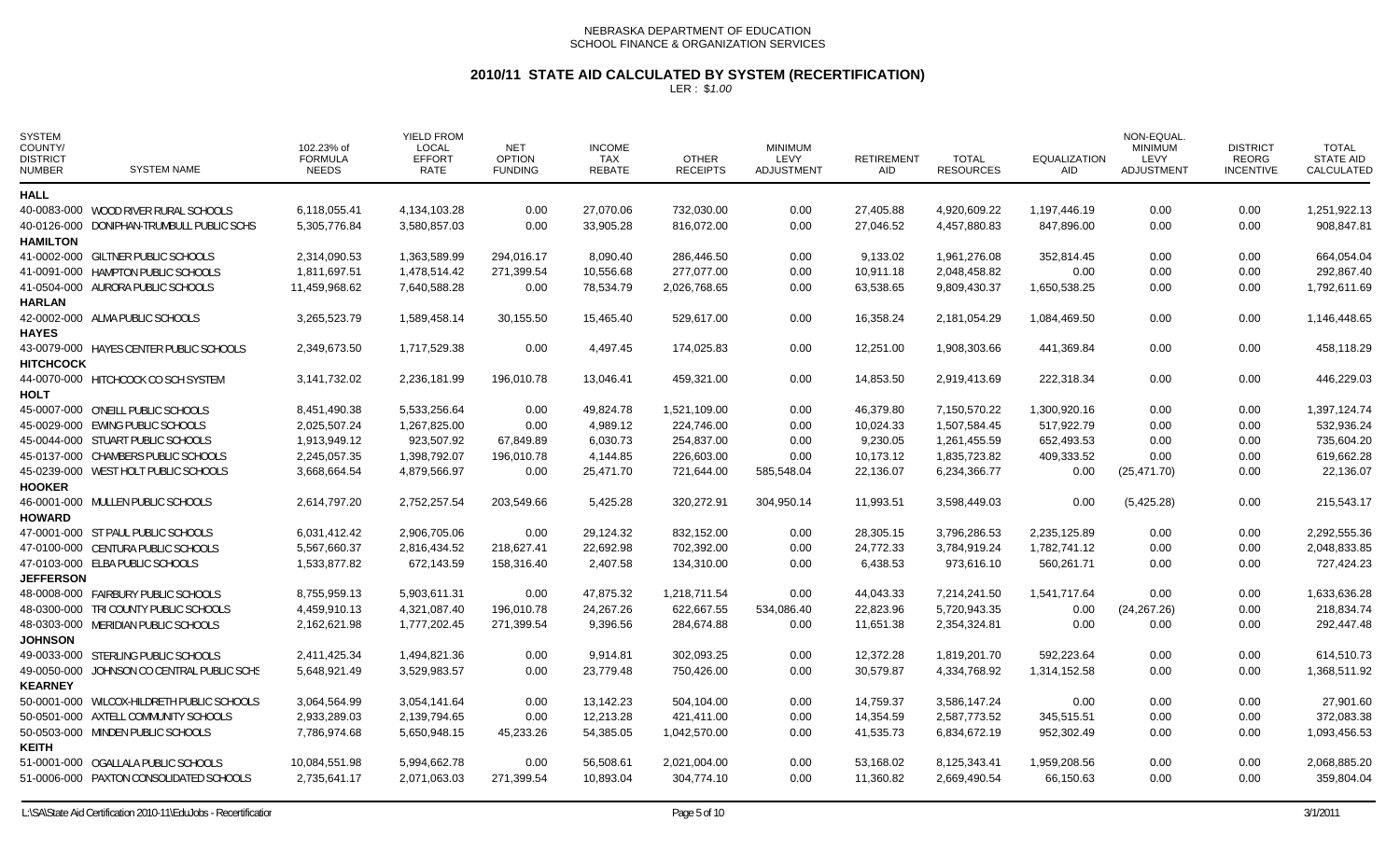# **2010/11 STATE AID CALCULATED BY SYSTEM (RECERTIFICATION)**

| <b>SYSTEM</b><br>COUNTY/<br><b>DISTRICT</b><br><b>NUMBER</b> | <b>SYSTEM NAME</b>                        | 102.23% of<br><b>FORMULA</b><br><b>NEEDS</b> | <b>YIELD FROM</b><br><b>LOCAL</b><br><b>EFFORT</b><br><b>RATE</b> | <b>NET</b><br><b>OPTION</b><br><b>FUNDING</b> | <b>INCOME</b><br>TAX<br><b>REBATE</b> | <b>OTHER</b><br><b>RECEIPTS</b> | <b>MINIMUM</b><br>LEVY<br><b>ADJUSTMENT</b> | <b>RETIREMENT</b><br><b>AID</b> | <b>TOTAL</b><br><b>RESOURCES</b> | <b>EQUALIZATION</b><br><b>AID</b> | NON-EQUAL<br><b>MINIMUM</b><br>LEVY<br><b>ADJUSTMENT</b> | <b>DISTRICT</b><br>REORG<br><b>INCENTIVE</b> | TOTAL<br><b>STATE AID</b><br>CALCULATED |
|--------------------------------------------------------------|-------------------------------------------|----------------------------------------------|-------------------------------------------------------------------|-----------------------------------------------|---------------------------------------|---------------------------------|---------------------------------------------|---------------------------------|----------------------------------|-----------------------------------|----------------------------------------------------------|----------------------------------------------|-----------------------------------------|
| <b>KEYA PAHA</b>                                             |                                           |                                              |                                                                   |                                               |                                       |                                 |                                             |                                 |                                  |                                   |                                                          |                                              |                                         |
| <b>KIMBALL</b>                                               | 52-0100-000 KEYA PAHA COUNTY SCHOOLS      | 1,691,940.90                                 | 2,230,021.58                                                      | 0.00                                          | 17,605.67                             | 168,978.00                      | 249,093.41                                  | 7,425.84                        | 2,673,124.51                     | 0.00                              | (17,605.67)                                              | 0.00                                         | 7,425.84                                |
| <b>KNOX</b>                                                  | 53-0001-000 KIMBALL PUBLIC SCHOOLS        | 5,844,631.67                                 | 4,255,085.90                                                      | 0.00                                          | 34,722.52                             | 928,141.71                      | 0.00                                        | 33,237.83                       | 5,251,187.96                     | 593,443.71                        | 0.00                                                     | 0.00                                         | 661,404.06                              |
|                                                              | 54-0013-000 CREIGHTON PUBLIC SCHOOLS      | 3,964,199.86                                 | 2,100,226.09                                                      | 45,233.26                                     | 12,845.11                             | 573,703.00                      | 0.00                                        | 19,211.56                       | 2,751,219.01                     | 1,212,980.85                      | 0.00                                                     | 0.00                                         | 1,290,270.77                            |
|                                                              | 54-0096-000 CROFTON COMMUNITY SCHOOLS     | 3.869.899.62                                 | 2,635,705.39                                                      | 173,394.15                                    | 15,857.09                             | 485,416.00                      | 0.00                                        | 19.978.53                       | 3,330,351.17                     | 539.548.45                        | 0.00                                                     | 0.00                                         | 748.778.23                              |
|                                                              | 54-0501-000 NIOBRARA PUBLIC SCHOOLS       | 2,319,218.07                                 | 905,334.82                                                        | 98,005.39                                     | 3,205.32                              | 327,676.00                      | 0.00                                        | 11,533.21                       | 1,345,754.74                     | 973,463.33                        | 0.00                                                     | 0.00                                         | 1,086,207.25                            |
|                                                              | 54-0505-000 SANTEE COMMUNITY SCHOOLS      | 2,230,194.38                                 | 36,384.68                                                         | 0.00                                          | 161.49                                | 348,485.00                      | 0.00                                        | 13,797.00                       | 398,828.17                       | 1,831,366.21                      | 0.00                                                     | 0.00                                         | 1,845,324.70                            |
|                                                              | 54-0576-000 WAUSA PUBLIC SCHOOLS          | 2,330,984.24                                 | 1,360,124.76                                                      | 0.00                                          | 8,262.44                              | 261,368.00                      | 0.00                                        | 9,862.13                        | 1,639,617.33                     | 691,366.91                        | 0.00                                                     | 0.00                                         | 709,491.48                              |
|                                                              | 54-0586-000 BLOOMFIELD COMMUNITY SCHOOLS  | 2,805,200.93                                 | 3,450,739.18                                                      | 0.00                                          | 14,461.82                             | 375,847.00                      | 0.00                                        | 12,632.16                       | 3,853,680.16                     | 0.00                              | 0.00                                                     | 0.00                                         | 27,093.98                               |
| <b>LANCASTER</b>                                             |                                           |                                              |                                                                   |                                               |                                       |                                 |                                             |                                 |                                  |                                   |                                                          |                                              |                                         |
|                                                              | 55-0001-000 LINCOLN PUBLIC SCHOOLS        | 314,699,931.20                               | 165,872,672.11                                                    | 128,160.90                                    | 3,010,285.29                          | 59,406,389.72                   | 0.00                                        | 1,870,518.13                    | 230,288,026.15                   | 84,411,905.05                     | 0.00                                                     | 0.00                                         | 89,420,869.37                           |
|                                                              | 55-0145-000 WAVERLY SCHOOL DISTRICT 145   | 16,302,678.12                                | 11,236,581.04                                                     | 0.00                                          | 116,990.67                            | 3,066,891.14                    | 0.00                                        | 90,238.08                       | 14,510,700.93                    | 1,791,977.18                      | 0.00                                                     | 0.00                                         | 1,999,205.94                            |
|                                                              | 55-0148-000 MALCOLM PUBLIC SCHOOLS        | 4,785,906.53                                 | 2,174,043.25                                                      | 957,437.28                                    | 25,636.95                             | 562,852.30                      | 0.00                                        | 28,457.74                       | 3,748,427.53                     | 1,037,479.00                      | 0.00                                                     | 0.00                                         | 2,049,010.98                            |
|                                                              | 55-0160-000 NORRIS SCHOOL DIST 160        | 18,115,785.64                                | 8,591,512.37                                                      | 746,348.75                                    | 97,580.97                             | 2,157,615.51                    | 0.00                                        | 95,552.38                       | 11,688,609.98                    | 6,427,175.66                      | 0.00                                                     | 0.00                                         | 7,366,657.76                            |
|                                                              | 55-0161-000 RAYMOND CENTRAL PUBLIC SCHOOL | 6,169,782.26                                 | 4,154,500.06                                                      | 0.00                                          | 53,008.17                             | 959,536.43                      | 0.00                                        | 35,932.47                       | 5,202,977.13                     | 966,805.13                        | 0.00                                                     | 0.00                                         | 1,055,745.77                            |
| <b>LINCOLN</b>                                               |                                           |                                              |                                                                   |                                               |                                       |                                 |                                             |                                 |                                  |                                   |                                                          |                                              |                                         |
|                                                              | 56-0001-000 NORTH PLATTE PUBLIC SCHOOLS   | 35,004,884.21                                | 16,570,067.05                                                     | 0.00                                          | 300,606.26                            | 6,356,194.00                    | 0.00                                        | 213,783.69                      | 23,440,651.00                    | 11,564,233.21                     | 0.00                                                     | 0.00                                         | 12,078,623.16                           |
|                                                              | 56-0006-000 BRADY PUBLIC SCHOOLS          | 2,301,652.83                                 | 1,530,942.79                                                      | 82,927.64                                     | 7,062.63                              | 255,898.00                      | 0.00                                        | 10,679.35                       | 1,887,510.41                     | 414,142.42                        | 0.00                                                     | 0.00                                         | 514,812.04                              |
|                                                              | 56-0007-000 MAXWELL PUBLIC SCHOOLS        | 3,100,036.19                                 | 1,402,611.73                                                      | 859,431.89                                    | 5,724.16                              | 378,309.22                      | 0.00                                        | 19,321.82                       | 2,665,398.82                     | 434,637.37                        | 0.00                                                     | 0.00                                         | 1,319,115.24                            |
|                                                              | 56-0037-000 HERSHEY PUBLIC SCHOOLS        | 5,628,054.27                                 | 2,739,365.66                                                      | 776,504.25                                    | 16,439.60                             | 691,414.25                      | 0.00                                        | 25,646.16                       | 4,249,369.92                     | 1,378,684.35                      | 0.00                                                     | 0.00                                         | 2,197,274.36                            |
|                                                              | 56-0055-000 SUTHERLAND PUBLIC SCHOOLS     | 4,118,744.07                                 | 2,143,530.53                                                      | 22,616.63                                     | 15,040.91                             | 574,367.67                      | 0.00                                        | 21,103.59                       | 2,776,659.33                     | 1,342,084.74                      | 0.00                                                     | 0.00                                         | 1,400,845.87                            |
|                                                              | 56-0565-000 WALLACE PUBLIC SCH DIST 65 R  | 2,524,541.42                                 | 2,521,969.67                                                      | 203,549.66                                    | 8,630.86                              | 212,596.80                      | 140,473.71                                  | 11,411.05                       | 3,098,631.75                     | 0.00                              | (8,630.86)                                               | 0.00                                         | 214,960.71                              |
| <b>LOGAN</b>                                                 |                                           |                                              |                                                                   |                                               |                                       |                                 |                                             |                                 |                                  |                                   |                                                          |                                              |                                         |
| <b>LOUP</b>                                                  | 57-0501-000 STAPLETON PUBLIC SCHOOLS      | 2,275,559.89                                 | 1,549,390.06                                                      | 301.555.05                                    | 5,715.35                              | 265.026.29                      | 0.00                                        | 11.064.00                       | 2,132,750.75                     | 142.809.13                        | 0.00                                                     | 0.00                                         | 461,143.54                              |
| <b>MADISON</b>                                               | 58-0025-000 LOUP COUNTY PUBLIC SCHOOLS    | 1,716,848.12                                 | 1,174,450.16                                                      | 0.00                                          | 2,817.45                              | 161,803.00                      | 0.00                                        | 9,062.47                        | 1,348,133.08                     | 368,715.04                        | 0.00                                                     | 0.00                                         | 380,594.96                              |
|                                                              | 59-0001-000 MADISON PUBLIC SCHOOLS        | 5,726,169.33                                 | 3,614,403.46                                                      | 0.00                                          | 32,731.06                             | 810,308.30                      | 0.00                                        | 28,184.07                       | 4,485,626.89                     | 1,240,542.44                      | 0.00                                                     | 0.00                                         | 1,301,457.57                            |
|                                                              | 59-0002-000 NORFOLK PUBLIC SCHOOLS        | 36,370,119.48                                | 18,280,363.73                                                     | 75,388.76                                     | 307,543.09                            | 6,257,369.00                    | 0.00                                        | 215,664.39                      | 25,136,328.97                    | 11,233,790.51                     | 0.00                                                     | 0.00                                         | 11,832,386.75                           |
|                                                              | 59-0005-000 BATTLE CREEK PUBLIC SCHOOLS   | 4,600,979.62                                 | 3,040,276.91                                                      | 407,099.32                                    | 19,862.44                             | 627,296.86                      | 0.00                                        | 20,058.97                       | 4,114,594.50                     | 486,385.12                        | 0.00                                                     | 0.00                                         | 933,405.85                              |
|                                                              | 59-0013-000 NEWMAN GROVE PUBLIC SCHOOLS   | 2,574,649.06                                 | 2,564,409.98                                                      | 113,083.14                                    | 10,566.84                             | 387,914.54                      | 158,224.10                                  | 12,947.26                       | 3,247,145.86                     | 0.00                              | (10, 566.84)                                             | 0.00                                         | 126,030.40                              |
|                                                              | 59-0080-000 ELKHORN VALLEY SCHOOLS        | 2,888,582.06                                 | 2,845,074.13                                                      | 0.00                                          | 14,861.79                             | 430,055.43                      | 0.00                                        | 17,764.20                       | 3,307,755.55                     | 0.00                              | 0.00                                                     | 0.00                                         | 32,625.99                               |
| <b>MCPHERSON</b>                                             |                                           |                                              |                                                                   |                                               |                                       |                                 |                                             |                                 |                                  |                                   |                                                          |                                              |                                         |
| <b>MERRICK</b>                                               | 60-0090-000 MC PHERSON COUNTY SCHOOLS     | 1,695,979.36                                 | 1,502,676.72                                                      | 45,233.26                                     | 2,203.59                              | 176,918.24                      | 75,133.84                                   | 7,423.07                        | 1,809,588.72                     | 0.00                              | (2,203.59)                                               | 0.00                                         | 52,656.33                               |
|                                                              | 61-0004-000 CENTRAL CITY PUBLIC SCHOOLS   | 7,354,497.01                                 | 4,159,294.50                                                      | 45,233.26                                     | 37,279.55                             | 1,097,609.69                    | 0.00                                        | 35,728.02                       | 5,375,145.01                     | 1,979,352.00                      | 0.00                                                     | 0.00                                         | 2,097,592.82                            |
|                                                              | 61-0049-000 PALMER PUBLIC SCHOOLS         | 2,641,172.68                                 | 1,287,110.78                                                      | 437,254.82                                    | 6,697.58                              | 240,224.79                      | 0.00                                        | 10.176.30                       | 1,981,464.27                     | 659,708.41                        | 0.00                                                     | 0.00                                         | 1,113,837.11                            |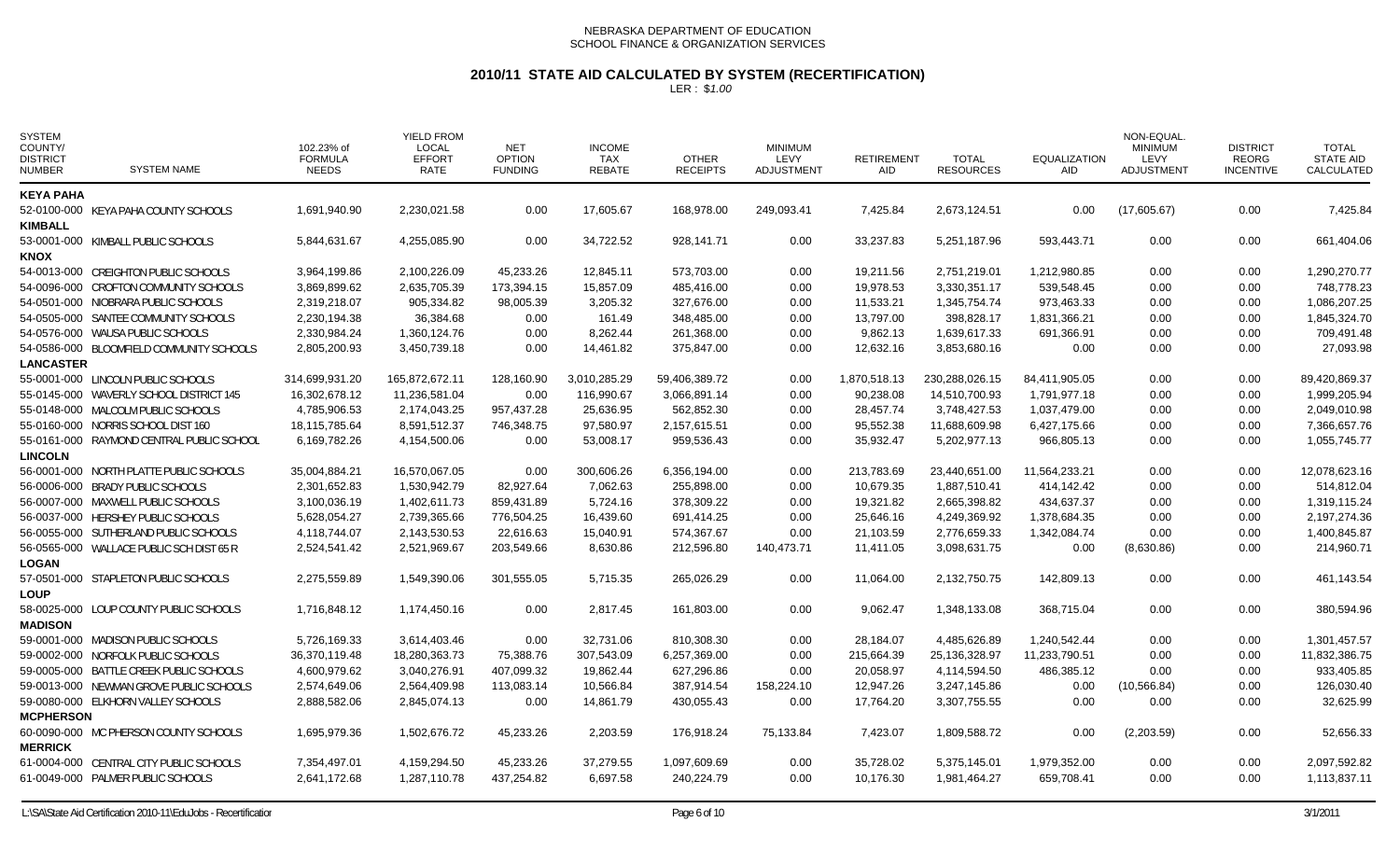# **2010/11 STATE AID CALCULATED BY SYSTEM (RECERTIFICATION)**

| <b>SYSTEM</b><br>COUNTY/<br><b>DISTRICT</b><br><b>NUMBER</b> | <b>SYSTEM NAME</b>                         | 102.23% of<br><b>FORMULA</b><br><b>NEEDS</b> | <b>YIELD FROM</b><br><b>LOCAL</b><br><b>EFFORT</b><br>RATE | <b>NET</b><br><b>OPTION</b><br><b>FUNDING</b> | <b>INCOME</b><br><b>TAX</b><br><b>REBATE</b> | <b>OTHER</b><br><b>RECEIPTS</b> | <b>MINIMUM</b><br>LEVY<br><b>ADJUSTMENT</b> | <b>RETIREMENT</b><br><b>AID</b> | <b>TOTAL</b><br><b>RESOURCES</b> | <b>EQUALIZATION</b><br>AID. | NON-EQUAL<br><b>MINIMUM</b><br>LEVY<br>ADJUSTMENT | <b>DISTRICT</b><br><b>REORG</b><br><b>INCENTIVE</b> | <b>TOTAL</b><br><b>STATE AID</b><br>CALCULATED |
|--------------------------------------------------------------|--------------------------------------------|----------------------------------------------|------------------------------------------------------------|-----------------------------------------------|----------------------------------------------|---------------------------------|---------------------------------------------|---------------------------------|----------------------------------|-----------------------------|---------------------------------------------------|-----------------------------------------------------|------------------------------------------------|
| <b>MORRILL</b>                                               |                                            |                                              |                                                            |                                               |                                              |                                 |                                             |                                 |                                  |                             |                                                   |                                                     |                                                |
|                                                              | 62-0021-000 BAYARD PUBLIC SCHOOLS          | 4,515,387.17                                 | 1,748,495.39                                               | 158,316.40                                    | 13,517.04                                    | 598,671.81                      | 0.00                                        | 22,417.73                       | 2,541,418.37                     | 1,973,968.80                | 0.00                                              | 0.00                                                | 2,168,219.97                                   |
|                                                              | 62-0063-000 BRIDGEPORT PUBLIC SCHOOLS      | 6,672,360.99                                 | 3,392,618.60                                               | 52,772.13                                     | 22,409.86                                    | 948,739.46                      | 0.00                                        | 32,128.87                       | 4,448,668.92                     | 2,223,692.07                | 0.00                                              | 0.00                                                | 2,331,002.93                                   |
| <b>NANCE</b>                                                 |                                            |                                              |                                                            |                                               |                                              |                                 | 0.00                                        |                                 |                                  |                             | 0.00                                              |                                                     | 902,688.84                                     |
|                                                              | 63-0001-000 FULLERTON PUBLIC SCHOOLS       | 3,524,355.93                                 | 2,187,691.23<br>4.361.838.86                               | 0.00<br>0.00                                  | 12,121.13<br>21.371.50                       | 433,975.86                      |                                             | 18,106.69                       | 2,651,894.91<br>5.046.241.17     | 872,461.02                  |                                                   | 0.00                                                | 366.717.09                                     |
| <b>NEMAHA</b>                                                | 63-0030-000 TWIN RIVER PUBLIC SCHOOLS      | 5,367,982.24                                 |                                                            |                                               |                                              | 639,426.29                      | 0.00                                        | 23,604.52                       |                                  | 321.741.06                  | 0.00                                              | 0.00                                                |                                                |
|                                                              | 64-0023-000 JOHNSON-BROCK PUBLIC SCHOOLS   | 3,235,817.30                                 | 2,018,256.20                                               | 392,021.56                                    | 12,830.79                                    | 359,906.60                      | 0.00                                        | 12,832.02                       | 2,795,847.18                     | 439,970.13                  | 0.00                                              | 0.00                                                | 857,654.50                                     |
|                                                              | 64-0029-000 AUBURN PUBLIC SCHOOLS          | 8,598,828.38                                 | 3,644,300.71                                               | 135,699.77                                    | 55,038.20                                    | 1,250,680.70                    | 0.00                                        | 42,419.74                       | 5,128,139.12                     | 3,470,689.26                | 0.00                                              | 0.00                                                | 3,703,846.97                                   |
| <b>NUCKOLLS</b>                                              |                                            |                                              |                                                            |                                               |                                              |                                 |                                             |                                 |                                  |                             |                                                   |                                                     |                                                |
|                                                              | 65-0011-000 SUPERIOR PUBLIC SCHOOLS        | 4,725,138.33                                 | 2,339,105.72                                               | 0.00                                          | 20,645.16                                    | 784,600.26                      | 0.00                                        | 24,025.91                       | 3,168,377.05                     | 1,556,761.28                | 0.00                                              | 0.00                                                | 1,601,432.35                                   |
| <b>OTOE</b>                                                  | 65-2005-000 SO CENTRAL NE UNIFIED SYSTEM 5 | 7,063,829.16                                 | 5,204,175.20                                               | 0.00                                          | 28,243.26                                    | 1,076,162.30                    | 0.00                                        | 37,357.94                       | 6,345,938.70                     | 717,890.46                  | 0.00                                              | 0.00                                                | 783,491.66                                     |
|                                                              | 66-0027-000 SYRACUSE-DUNBAR-AVOCA SCHOOL   | 7,451,520.07                                 | 4,659,408.58                                               | 0.00                                          | 44,564.13                                    | 1,001,501.53                    | 0.00                                        | 42,621.67                       | 5,748,095.91                     | 1,703,424.16                | 0.00                                              | 0.00                                                | 1,790,609.96                                   |
|                                                              | 66-0111-000 NEBRASKA CITY PUBLIC SCHOOLS   | 12,240,420.86                                | 6,435,595.94                                               | 0.00                                          | 86,002.61                                    | 2,180,292.00                    | 0.00                                        | 71,203.06                       | 8,773,093.61                     | 3,467,327.24                | 0.00                                              | 0.00                                                | 3,624,532.92                                   |
|                                                              | 66-0501-000 PALMYRA DISTRICT OR 1          | 4,292,692.74                                 | 3,052,411.22                                               | 0.00                                          | 28,097.22                                    | 519,072.35                      | 0.00                                        | 23,372.26                       | 3,622,953.05                     | 669,739.69                  | 0.00                                              | 0.00                                                | 721,209.17                                     |
| <b>PAWNEE</b>                                                |                                            |                                              |                                                            |                                               |                                              |                                 |                                             |                                 |                                  |                             |                                                   |                                                     |                                                |
|                                                              | 67-0001-000 PAWNEE CITY PUBLIC SCHOOLS     | 3,204,998.49                                 | 1,490,982.49                                               | 90,466.51                                     | 9,352.84                                     | 392,686.00                      | 0.00                                        | 16,003.53                       | 1,999,491.38                     | 1,205,507.11                | 0.00                                              | 0.00                                                | 1,321,330.00                                   |
|                                                              | 67-0069-000 LEWISTON CONSOLIDATED SCHOOLS  | 2,413,863.50                                 | 1,860,013.99                                               | 120,622.02                                    | 5,981.69                                     | 245,279.67                      | 0.00                                        | 12,128.67                       | 2,244,026.04                     | 169,837.46                  | 0.00                                              | 0.00                                                | 308,569.84                                     |
| <b>PERKINS</b>                                               |                                            |                                              |                                                            |                                               |                                              |                                 |                                             |                                 |                                  |                             |                                                   |                                                     |                                                |
|                                                              | 68-0020-000 PERKINS COUNTY SCHOOLS         | 5.736.117.99                                 | 4,942,703.78                                               | 0.00                                          | 26,827.71                                    | 792,350.24                      | 0.00                                        | 27,561.86                       | 5,789,443.59                     | 0.00                        | 0.00                                              | 0.00                                                | 54,389.57                                      |
| <b>PHELPS</b>                                                |                                            |                                              |                                                            |                                               |                                              |                                 |                                             |                                 |                                  |                             |                                                   |                                                     |                                                |
|                                                              | 69-0044-000 HOLDREGE PUBLIC SCHOOLS        | 10,506,979.67                                | 5,677,127.72                                               | 0.00                                          | 76,724.25                                    | 1,503,514.00                    | 0.00                                        | 53,313.02                       | 7,310,678.99                     | 3,196,300.68                | 0.00                                              | 0.00                                                | 3,326,337.95                                   |
|                                                              | 69-0054-000 BERTRAND PUBLIC SCHOOLS        | 2,823,802.54                                 | 2,531,402.50                                               | 0.00                                          | 13,020.36                                    | 412,328.07                      | 0.00                                        | 13,814.54                       | 2,970,565.47                     | 0.00                        | 0.00                                              | 0.00                                                | 26,834.90                                      |
|                                                              | 69-0055-000 LOOMIS PUBLIC SCHOOLS          | 2,226,951.49                                 | 2,002,875.21                                               | 278,938.42                                    | 5,964.12                                     | 292,067.72                      | 0.00                                        | 11,887.39                       | 2,591,732.86                     | 0.00                        | 0.00                                              | 0.00                                                | 296,789.93                                     |
| <b>PIERCE</b>                                                |                                            |                                              |                                                            |                                               |                                              |                                 |                                             |                                 |                                  |                             |                                                   |                                                     |                                                |
|                                                              | 70-0002-000 PIERCE PUBLIC SCHOOLS          | 7,263,341.23                                 | 3,706,464.87                                               | 90,466.51                                     | 34,746.55                                    | 845,696.00                      | 0.00                                        | 34,490.58                       | 4,711,864.51                     | 2,551,476.72                | 0.00                                              | 0.00                                                | 2,711,180.36                                   |
|                                                              | 70-0005-000 PLAINVIEW PUBLIC SCHOOLS       | 4,124,654.50                                 | 3,619,876.41                                               | 22,616.63                                     | 15,649.36                                    | 623,205.00                      | 0.00                                        | 21,745.73                       | 4,303,093.13                     | 0.00                        | 0.00                                              | 0.00                                                | 60,011.72                                      |
|                                                              | 70-0542-000 OSMOND PUBLIC SCHOOLS          | 2,790,683.26                                 | 1,829,807.01                                               | 0.00                                          | 11,065.98                                    | 401,132.00                      | 0.00                                        | 13,953.74                       | 2,255,958.73                     | 534,724.53                  | 0.00                                              | 0.00                                                | 559,744.25                                     |
| <b>PLATTE</b>                                                |                                            |                                              |                                                            |                                               |                                              |                                 |                                             |                                 |                                  |                             |                                                   |                                                     |                                                |
|                                                              | 71-0001-000 COLUMBUS PUBLIC SCHOOLS        | 33,085,492.95                                | 13,701,169.87                                              | 429,715.95                                    | 271,385.74                                   | 4,848,076.00                    | 0.00                                        | 176,648.51                      | 19,426,996.06                    | 13,658,496.89               | 0.00                                              | 0.00                                                | 14,536,247.08                                  |
|                                                              | 71-0005-000 LAKEVIEW COMMUNITY SCHOOLS     | 7,640,275.27                                 | 8,357,314.46                                               | 0.00                                          | 33,158.64                                    | 1,381,484.00                    | 287,491.62                                  | 41,030.38                       | 10,100,479.09                    | 0.00                        | (33, 158.64)                                      | 0.00                                                | 41,030.38                                      |
|                                                              | 71-0067-000 HUMPHREY PUBLIC SCHOOLS        | 2,731,874.26                                 | 4,088,737.86                                               | 218,627.41                                    | 23,361.68                                    | 605,588.00                      | 2,042,324.56                                | 12,499.18                       | 6,991,138.69                     | 0.00                        | (23, 361.68)                                      | 0.00                                                | 231,126.59                                     |
| <b>POLK</b>                                                  |                                            |                                              |                                                            |                                               |                                              |                                 |                                             |                                 |                                  |                             |                                                   |                                                     |                                                |
|                                                              | 72-0015-000 CROSS COUNTY COMMUNITY SCHOO   | 3,713,631.57                                 | 3,278,886.09                                               | 0.00                                          | 19,483.38                                    | 501,090.36                      | 0.00                                        | 18,811.90                       | 3,818,271.73                     | 0.00                        | 0.00                                              | 0.00                                                | 38,295.28                                      |
|                                                              | 72-0019-000 OSCEOLA PUBLIC SCHOOLS         | 2,954,635.59                                 | 2,158,118.19                                               | 0.00                                          | 13,884.88                                    | 337,534.24                      | 0.00                                        | 14,553.22                       | 2,524,090.53                     | 430,545.06                  | 0.00                                              | 0.00                                                | 458,983.16                                     |
|                                                              | 72-0032-000 SHELBY PUBLIC SCHOOLS          | 3,336,672.57                                 | 2,286,638.03                                               | 346,788.31                                    | 12,734.10                                    | 403,229.75                      | 0.00                                        | 14,849.13                       | 3,064,239.32                     | 272,433.26                  | 0.00                                              | 0.00                                                | 646,804.79                                     |
|                                                              | 72-0075-000 HIGH PLAINS COMMUNITY SCHOOLS  | 2,960,908.39                                 | 3,404,042.85                                               | 0.00                                          | 18,254.57                                    | 408,710.78                      | 0.00                                        | 18,723.44                       | 3,849,731.64                     | 0.00                        | 0.00                                              | 0.00                                                | 36,978.01                                      |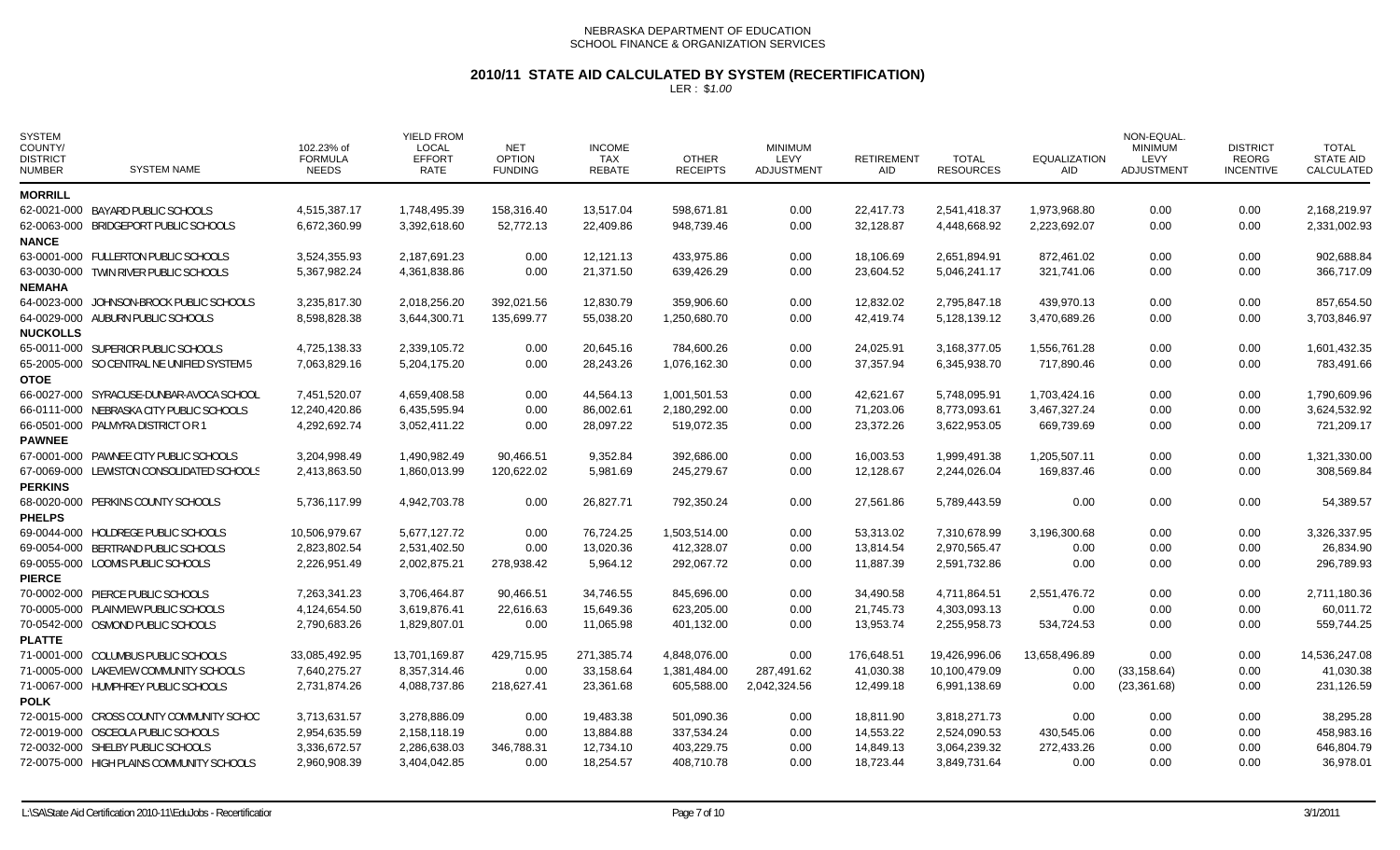# **2010/11 STATE AID CALCULATED BY SYSTEM (RECERTIFICATION)**

| <b>SYSTEM</b><br>COUNTY/<br><b>DISTRICT</b><br><b>NUMBER</b> | <b>SYSTEM NAME</b>                         | 102.23% of<br><b>FORMULA</b><br><b>NEEDS</b> | <b>YIELD FROM</b><br>LOCAL<br><b>EFFORT</b><br>RATE | <b>NET</b><br><b>OPTION</b><br><b>FUNDING</b> | <b>INCOME</b><br>TAX<br>REBATE | <b>OTHER</b><br><b>RECEIPTS</b> | <b>MINIMUM</b><br>LEVY<br>ADJUSTMENT | <b>RETIREMENT</b><br>AID | <b>TOTAL</b><br><b>RESOURCES</b> | <b>EQUALIZATION</b><br>AID | <b>NON-EQUAL</b><br><b>MINIMUM</b><br>LEVY<br>ADJUSTMENT | <b>DISTRICT</b><br><b>REORG</b><br><b>INCENTIVE</b> | <b>TOTAL</b><br><b>STATE AID</b><br>CALCULATED |
|--------------------------------------------------------------|--------------------------------------------|----------------------------------------------|-----------------------------------------------------|-----------------------------------------------|--------------------------------|---------------------------------|--------------------------------------|--------------------------|----------------------------------|----------------------------|----------------------------------------------------------|-----------------------------------------------------|------------------------------------------------|
| <b>RED WILLOW</b>                                            |                                            |                                              |                                                     |                                               |                                |                                 |                                      |                          |                                  |                            |                                                          |                                                     |                                                |
|                                                              | 73-0017-000 MC COOK PUBLIC SCHOOLS         | 13,359,133.62                                | 4,416,586.58                                        | 0.00                                          | 85,622.77                      | 2,849,627.00                    | 0.00                                 | 71,620.43                | 7,423,456.78                     | 5,935,676.84               | 0.00                                                     | 0.00                                                | 6,092,920.04                                   |
|                                                              | 73-0179-000 SOUTHWEST PUBLIC SCHOOLS       | 4,144,543.86                                 | 2,949,097.26                                        | 0.00                                          | 12,990.99                      | 543,064.00                      | 0.00                                 | 19,791.97                | 3,524,944.22                     | 619,599.64                 | 0.00                                                     | 0.00                                                | 652,382.60                                     |
| <b>RICHARDSON</b>                                            |                                            |                                              |                                                     |                                               |                                |                                 |                                      |                          |                                  |                            |                                                          |                                                     |                                                |
|                                                              | 74-0056-000 FALLS CITY PUBLIC SCHOOLS      | 8,259,346.13                                 | 4,813,103.06                                        | 0.00                                          | 45,875.71                      | 1,239,354.08                    | 0.00                                 | 45,506.84                | 6,143,839.69                     | 2,115,506.44               | 0.00                                                     | 0.00                                                | 2,206,888.99                                   |
|                                                              | 74-0070-000 HUMBOLDT TABLE ROCK STEINAUER  | 5,496,145.16                                 | 3,703,735.73                                        | 0.00                                          | 24,260.54                      | 949,855.91                      | 0.00                                 | 33,967.03                | 4,711,819.21                     | 784,325.95                 | 0.00                                                     | 0.00                                                | 842,553.52                                     |
| <b>ROCK</b>                                                  |                                            |                                              |                                                     |                                               |                                |                                 |                                      |                          |                                  |                            |                                                          |                                                     |                                                |
|                                                              | 75-0100-000 ROCK COUNTY PUBLIC SCHOOLS     | 2,546,137.57                                 | 3,307,015.45                                        | 0.00                                          | 9,094.93                       | 372,570.69                      | 435,533.93                           | 15,217.93                | 4,139,432.93                     | 0.00                       | (9,094.93)                                               | 0.00                                                | 15,217.93                                      |
| <b>SALINE</b>                                                |                                            |                                              |                                                     |                                               |                                |                                 |                                      |                          |                                  |                            |                                                          |                                                     |                                                |
|                                                              | 76-0002-000 CRETE PUBLIC SCHOOLS           | 15,838,893.40                                | 6,504,681.95                                        | 0.00                                          | 75,607.96                      | 1,920,919.48                    | 0.00                                 | 77.677.07                | 8,578,886.46                     | 7,260,006.94               | 0.00                                                     | 0.00                                                | 7,413,291.97                                   |
|                                                              | 76-0044-000 DORCHESTER PUBLIC SCHOOLS      | 2.613.918.19                                 | 1,640,567.24                                        | 188,471.91                                    | 9,558.12                       | 317,485.32                      | 0.00                                 | 12,198.39                | 2,168,280.97                     | 445,637.21                 | 0.00                                                     | 0.00                                                | 655,865.63                                     |
|                                                              | 76-0068-000 FRIEND PUBLIC SCHOOLS          | 3,252,459.75                                 | 2,056,581.14                                        | 143,238.65                                    | 17,009.13                      | 461,661.92                      | 0.00                                 | 16,715.04                | 2,695,205.87                     | 557,253.88                 | 0.00                                                     | 0.00                                                | 734,216.69                                     |
|                                                              | 76-0082-000 WILBER-CLATONIA PUBLIC SCHOOLS | 5,641,407.09                                 | 3,324,576.31                                        | 173,394.15                                    | 27,089.37                      | 635,957.40                      | 0.00                                 | 24,337.76                | 4,185,354.99                     | 1,456,052.10               | 0.00                                                     | 0.00                                                | 1,680,873.38                                   |
| <b>SARPY</b>                                                 |                                            |                                              |                                                     |                                               |                                |                                 |                                      |                          |                                  |                            |                                                          |                                                     |                                                |
|                                                              | 77-0001-000 BELLEVUE PUBLIC SCHOOLS        | 89.698.718.46                                | 24,063,858.39                                       | 7,463,487.48                                  | 524,927.85                     | 10.892.242.41                   | 0.00                                 | 512,453.69               | 43.456.969.82                    | 46.241.748.64              | 0.00                                                     | 0.00                                                | 54,742,617.66                                  |
|                                                              | 77-0027-000 PAPILLION-LA VISTA PUBLIC SCHS | 88,917,519.20                                | 40,099,690.15                                       | 30,155.50                                     | 659,249.29                     | 12,423,968.72                   | 0.00                                 | 473,511.92               | 53,686,575.58                    | 35,230,943.62              | 0.00                                                     | 0.00                                                | 36,393,860.33                                  |
|                                                              | 77-0037-000 GRETNA PUBLIC SCHOOLS          | 26,058,150.24                                | 14,031,604.44                                       | 0.00                                          | 227,734.03                     | 3,295,201.67                    | 0.00                                 | 115,167.50               | 17,669,707.64                    | 8,388,442.60               | 0.00                                                     | 0.00                                                | 8,731,344.13                                   |
|                                                              | 77-0046-000 SOUTH SARPY DIST 46            | 12,358,269.83                                | 10,684,845.41                                       | 0.00                                          | 104,345.73                     | 1,956,858.00                    | 0.00                                 | 58,966.06                | 12,805,015.20                    | 0.00                       | 0.00                                                     | 0.00                                                | 163,311.79                                     |
| <b>SAUNDERS</b>                                              |                                            |                                              |                                                     |                                               |                                |                                 |                                      |                          |                                  |                            |                                                          |                                                     |                                                |
|                                                              | 78-0001-000 ASHLAND-GREENWOOD PUBLIC SCHS  | 7,815,763.10                                 | 4,632,903.24                                        | 0.00                                          | 64,870.64                      | 1,030,896.69                    | 0.00                                 | 36,586.85                | 5,765,257.42                     | 2,050,505.68               | 0.00                                                     | 0.00                                                | 2,151,963.17                                   |
|                                                              | 78-0009-000 YUTAN PUBLIC SCHOOLS           | 4,727,019.70                                 | 1,887,261.92                                        | 278,938.42                                    | 26,770.49                      | 666,930.76                      | 0.00                                 | 24,519.12                | 2,884,420.71                     | 1,842,598.98               | 0.00                                                     | 0.00                                                | 2,172,827.02                                   |
|                                                              | 78-0039-000 WAHOO PUBLIC SCHOOLS           | 9,131,449.55                                 | 5,620,702.46                                        | 211,088.53                                    | 69,084.49                      | 1,368,701.23                    | 0.00                                 | 35,409.93                | 7,304,986.65                     | 1,826,462.90               | 0.00                                                     | 0.00                                                | 2,142,045.86                                   |
|                                                              | 78-0072-000 MEAD PUBLIC SCHOOLS            | 2,534,128.87                                 | 2,062,316.12                                        | 0.00                                          | 13,268.53                      | 359,300.76                      | 0.00                                 | 12,756.78                | 2,447,642.19                     | 86,486.68                  | 0.00                                                     | 0.00                                                | 112,511.99                                     |
|                                                              | 78-0104-000 PRAGUE PUBLIC SCHOOLS          | 1,503,648.51                                 | 922,869.80                                          | 0.00                                          | 6,018.70                       | 206,124.63                      | 0.00                                 | 7,528.48                 | 1,142,541.61                     | 361,106.90                 | 0.00                                                     | 0.00                                                | 374,654.08                                     |
|                                                              | 78-0107-000 CEDAR BLUFFS PUBLIC SCHOOLS    | 2,504,811.14                                 | 1,557,354.01                                        | 60,311.01                                     | 16,993.37                      | 383,350.91                      | 0.00                                 | 12,158.80                | 2,030,168.10                     | 474,643.04                 | 0.00                                                     | 0.00                                                | 564,106.22                                     |
| <b>SCOTTS BLUFF</b>                                          |                                            |                                              |                                                     |                                               |                                |                                 |                                      |                          |                                  |                            |                                                          |                                                     |                                                |
|                                                              | 79-0002-000 MINATARE PUBLIC SCHOOLS        | 2,621,908.26                                 | 316,549.61                                          | 188,471.91                                    | 10,524.07                      | 263,887.00                      | 0.00                                 | 10,170.76                | 789,603.34                       | 1,832,304.92               | 0.00                                                     | 0.00                                                | 2,041,471.65                                   |
|                                                              | 79-0011-000 MORRILL PUBLIC SCHOOLS         | 4,525,125.54                                 | 2,245,162.78                                        | 0.00                                          | 16,404.41                      | 585,133.00                      | 0.00                                 | 24,958.49                | 2,871,658.68                     | 1,653,466.86               | 0.00                                                     | 0.00                                                | 1,694,829.76                                   |
|                                                              | 79-0016-000 GERING PUBLIC SCHOOLS          | 17.975.692.62                                | 5.523.479.27                                        | 263,860.67                                    | 84.767.93                      | 2,421,878.00                    | 0.00                                 | 112.414.85               | 8.406.400.72                     | 9.569.291.91               | 0.00                                                     | 0.00                                                | 10.030.335.35                                  |
|                                                              | 79-0031-000 MITCHELL PUBLIC SCHOOLS        | 6,104,722.08                                 | 1,926,702.12                                        | 384,482.69                                    | 25,652.79                      | 720,263.00                      | 0.00                                 | 29,950.85                | 3,087,051.45                     | 3,017,670.63               | 0.00                                                     | 0.00                                                | 3,457,756.96                                   |
|                                                              | 79-0032-000 SCOTTSBLUFF PUBLIC SCHOOLS     | 26,218,640.99                                | 11,289,830.31                                       | 0.00                                          | 175,490.94                     | 4,211,292.00                    | 0.00                                 | 163,639.83               | 15,840,253.08                    | 10,378,387.90              | 0.00                                                     | 0.00                                                | 10,717,518.68                                  |
| <b>SEWARD</b>                                                |                                            |                                              |                                                     |                                               |                                |                                 |                                      |                          |                                  |                            |                                                          |                                                     |                                                |
|                                                              | 80-0005-000 MILFORD PUBLIC SCHOOLS         | 7,033,047.93                                 | 3,426,044.46                                        | 505,104.71                                    | 40,626.41                      | 881,922.10                      | 0.00                                 | 35,563.30                | 4,889,260.98                     | 2,143,786.95               | 0.00                                                     | 0.00                                                | 2,725,081.37                                   |
|                                                              | 80-0009-000 SEWARD PUBLIC SCHOOLS          | 13,087,074.61                                | 8,887,214.50                                        | 0.00                                          | 109,105.83                     | 2,390,345.83                    | 0.00                                 | 64,432.77                | 11,451,098.93                    | 1,635,975.67               | 0.00                                                     | 0.00                                                | 1,809,514.28                                   |
|                                                              | 80-0567-000 CENTENNIAL PUBLIC SCHOOLS      | 5,192,901.86                                 | 6,357,774.48                                        | 0.00                                          | 37,172.04                      | 965,994.03                      | 1,307,794.21                         | 31,636.93                | 8,700,371.69                     | 0.00                       | (37, 172.04)                                             | 0.00                                                | 31,636.93                                      |
| <b>SHERIDAN</b>                                              |                                            |                                              |                                                     |                                               |                                |                                 |                                      |                          |                                  |                            |                                                          |                                                     |                                                |
|                                                              | 81-0003-000 HAY SPRINGS PUBLIC SCHOOLS     | 2,388,788.36                                 | 884,335.12                                          | 0.00                                          | 8,900.19                       | 292,767.00                      | 0.00                                 | 12,544.75                | 1,198,547.06                     | 1,190,241.31               | 0.00                                                     | 0.00                                                | 1,211,686.24                                   |
|                                                              | 81-0010-000 GORDON-RUSHVILLE PUBLIC SCHS   | 8,757,114.31                                 | 4,698,765.24                                        | 0.00                                          | 23,085.13                      | 997,135.94                      | 0.00                                 | 45,044.12                | 5,764,030.43                     | 2,993,083.88               | 0.00                                                     | 0.00                                                | 3,061,213.13                                   |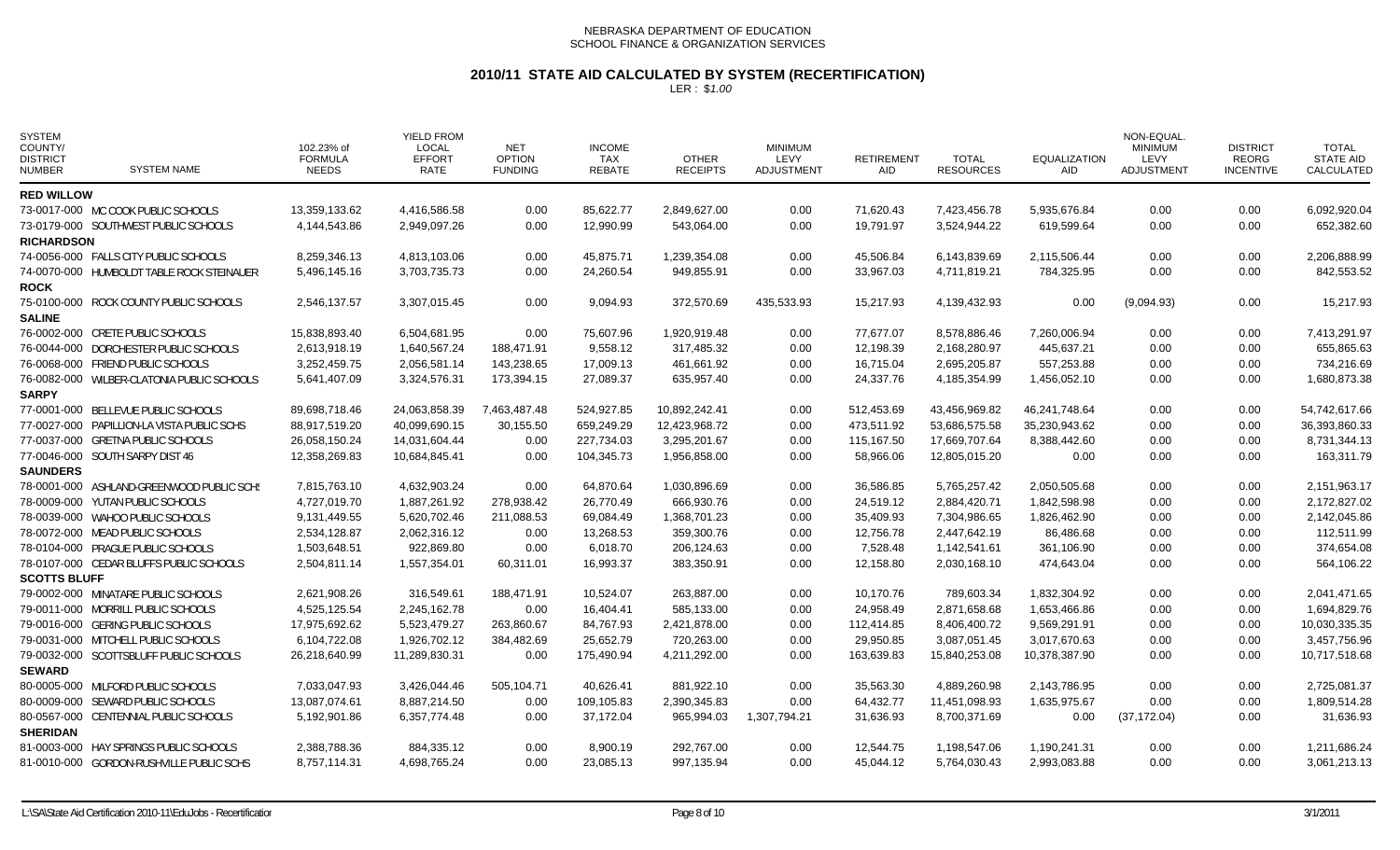# **2010/11 STATE AID CALCULATED BY SYSTEM (RECERTIFICATION)**

| <b>SYSTEM</b><br>COUNTY/<br><b>DISTRICT</b><br><b>NUMBER</b> | <b>SYSTEM NAME</b>                        | 102.23% of<br><b>FORMULA</b><br><b>NEEDS</b> | <b>YIELD FROM</b><br><b>LOCAL</b><br><b>EFFORT</b><br>RATE | <b>NET</b><br><b>OPTION</b><br><b>FUNDING</b> | <b>INCOME</b><br><b>TAX</b><br><b>REBATE</b> | <b>OTHER</b><br><b>RECEIPTS</b> | <b>MINIMUM</b><br>LEVY<br><b>ADJUSTMENT</b> | <b>RETIREMENT</b><br><b>AID</b> | <b>TOTAL</b><br><b>RESOURCES</b> | <b>EQUALIZATION</b><br><b>AID</b> | NON-EQUAL<br><b>MINIMUM</b><br>LEVY<br><b>ADJUSTMENT</b> | <b>DISTRICT</b><br><b>REORG</b><br><b>INCENTIVE</b> | <b>TOTAL</b><br><b>STATE AID</b><br>CALCULATED |
|--------------------------------------------------------------|-------------------------------------------|----------------------------------------------|------------------------------------------------------------|-----------------------------------------------|----------------------------------------------|---------------------------------|---------------------------------------------|---------------------------------|----------------------------------|-----------------------------------|----------------------------------------------------------|-----------------------------------------------------|------------------------------------------------|
| <b>SHERMAN</b>                                               |                                           |                                              |                                                            |                                               |                                              |                                 |                                             |                                 |                                  |                                   |                                                          |                                                     |                                                |
|                                                              | 82-0001-000 LOUP CITY PUBLIC SCHOOLS      | 3,527,970.79                                 | 2,576,763.84                                               | 0.00                                          | 12,767.28                                    | 460,228.00                      | 0.00                                        | 18,233.51                       | 3,067,992.63                     | 459,978.16                        | 0.00                                                     | 0.00                                                | 490,978.95                                     |
|                                                              | 82-0015-000 LITCHFIELD PUBLIC SCHOOLS     | 2,118,014.60                                 | 1,150,460.51                                               | 0.00                                          | 4,293.60                                     | 197,273.00                      | 0.00                                        | 9,080.41                        | 1,361,107.52                     | 756,907.08                        | 0.00                                                     | 0.00                                                | 770,281.09                                     |
| <b>SIOUX</b>                                                 |                                           |                                              |                                                            |                                               |                                              |                                 |                                             |                                 |                                  |                                   |                                                          |                                                     |                                                |
|                                                              | 83-0500-000 SIOUX COUNTY PUBLIC SCHOOLS   | 1,734,634.52                                 | 2,907,830.14                                               | 0.00                                          | 3,574.32                                     | 234,015.00                      | 654,552.56                                  | 10,688.72                       | 3,810,660.75                     | 0.00                              | (3,574.32)                                               | 0.00                                                | 10,688.72                                      |
| <b>STANTON</b>                                               |                                           |                                              |                                                            |                                               |                                              |                                 |                                             |                                 |                                  |                                   |                                                          |                                                     |                                                |
|                                                              | 84-0003-000 STANTON COMMUNITY SCHOOLS     | 4,791,705.79                                 | 2,540,874.92                                               | 7,538.88                                      | 19,672.02                                    | 699,367.00                      | 0.00                                        | 22,462.22                       | 3,289,915.03                     | 1,501,790.75                      | 0.00                                                     | 0.00                                                | 1,551,463.87                                   |
| <b>THAYER</b>                                                |                                           |                                              |                                                            |                                               |                                              |                                 |                                             |                                 |                                  |                                   |                                                          |                                                     |                                                |
|                                                              | 85-0060-000 DESHLER PUBLIC SCHOOLS        | 2,935,480.36                                 | 2,188,745.57                                               | 278,938.42                                    | 12,622.33                                    | 328,713.04                      | 0.00                                        | 13,246.96                       | 2,822,266.32                     | 113,214.04                        | 0.00                                                     | 0.00                                                | 418,021.75                                     |
|                                                              | 85-0070-000 THAYER CENTRAL COMMUNITY SCHS | 4,427,431.68                                 | 3,525,790.47                                               | 0.00                                          | 21,879.68                                    | 785,283.61                      | 0.00                                        | 20,504.72                       | 4,353,458.48                     | 73,973.20                         | 0.00                                                     | 0.00                                                | 116,357.60                                     |
|                                                              | 85-2001-000 BRUNING-DAVENPORT UNIFIED SYS | 2,766,637.83                                 | 3,417,202.00                                               | 0.00                                          | 19,415.00                                    | 486,238.59                      | 478,408.28                                  | 15,546.53                       | 4,416,810.40                     | 0.00                              | (19, 415.00)                                             | 0.00                                                | 15,546.53                                      |
| <b>THOMAS</b>                                                |                                           |                                              |                                                            |                                               |                                              |                                 |                                             |                                 |                                  |                                   |                                                          |                                                     |                                                |
| <b>THURSTON</b>                                              | 86-0001-000 THEDFORD PUBLIC SCHOOLS       | 1,758,320.73                                 | 1,485,712.29                                               | 75,388.76                                     | 3,811.32                                     | 238,753.74                      | 0.00                                        | 8,942.92                        | 1,812,609.03                     | 0.00                              | 0.00                                                     | 0.00                                                | 88,143.00                                      |
|                                                              | 87-0001-000 PENDER PUBLIC SCHOOLS         | 3,422,081.43                                 | 2,750,670.36                                               | 105.544.27                                    | 24,028.39                                    | 533,550.00                      | 0.00                                        | 16.190.52                       | 3.429.983.54                     | 0.00                              | 0.00                                                     | 0.00                                                | 145.763.18                                     |
|                                                              | 87-0013-000 WALTHILL PUBLIC SCHOOLS       | 4,042,548.76                                 | 713,046.38                                                 | 0.00                                          | 5,999.80                                     | 533,993.00                      | 0.00                                        | 20,470.49                       | 1,273,509.67                     | 2,769,039.08                      | 0.00                                                     | 0.00                                                | 2,795,509.38                                   |
|                                                              | 87-0016-000 UMO N HO N NATION PUBLIC SCHS | 4,792,437.95                                 | 77,826.21                                                  | 0.00                                          | 242.14                                       | 599,519.00                      | 4,747.40                                    | 31,580.49                       | 713,915.24                       | 4,078,522.71                      | 0.00                                                     | 0.00                                                | 4,110,345.34                                   |
|                                                              | 87-0017-000 WINNEBAGO PUBLIC SCHOOLS      | 5,768,941.83                                 | 389,109.26                                                 | 0.00                                          | 1,271.29                                     | 1,118,576.00                    | 0.00                                        | 28,467.32                       | 1,537,423.87                     | 4,231,517.95                      | 0.00                                                     | 0.00                                                | 4,261,256.57                                   |
| <b>VALLEY</b>                                                |                                           |                                              |                                                            |                                               |                                              |                                 |                                             |                                 |                                  |                                   |                                                          |                                                     |                                                |
|                                                              | 88-0005-000 ORD PUBLIC SCHOOLS            | 5,734,773.93                                 | 3,656,059.07                                               | 0.00                                          | 26,556.49                                    | 619,416.00                      | 0.00                                        | 32,393.31                       | 4,334,424.87                     | 1,400,349.06                      | 0.00                                                     | 0.00                                                | 1,459,298.86                                   |
|                                                              | 88-0021-000 ARCADIA PUBLIC SCHOOLS        | 1,734,203.63                                 | 725,470.41                                                 | 211,088.53                                    | 4,081.34                                     | 142,850.00                      | 0.00                                        | 7,771.77                        | 1,091,262.05                     | 642,941.58                        | 0.00                                                     | 0.00                                                | 865,883.22                                     |
| <b>WASHINGTON</b>                                            |                                           |                                              |                                                            |                                               |                                              |                                 |                                             |                                 |                                  |                                   |                                                          |                                                     |                                                |
|                                                              | 89-0001-000 BLAIR COMMUNITY SCHOOLS       | 21,361,841.02                                | 14,210,422.78                                              | 0.00                                          | 173,101.04                                   | 3,216,844.00                    | 0.00                                        | 114,459.36                      | 17,714,827.18                    | 3,647,013.84                      | 0.00                                                     | 0.00                                                | 3,934,574.24                                   |
|                                                              | 89-0003-000 FORT CALHOUN COMMUNITY SCHS   | 5,372,960.11                                 | 2,966,629.19                                               | 512,643.58                                    | 50,871.10                                    | 856,898.99                      | 0.00                                        | 27,448.31                       | 4,414,491.18                     | 958,468.93                        | 0.00                                                     | 0.00                                                | 1,549,431.93                                   |
|                                                              | 89-0024-000 ARLINGTON PUBLIC SCHOOLS      | 5,508,020.98                                 | 3,760,705.03                                               | 0.00                                          | 43,133.58                                    | 871,792.39                      | 0.00                                        | 33,998.93                       | 4,709,629.93                     | 798,391.05                        | 0.00                                                     | 0.00                                                | 875,523.56                                     |
| WAYNE                                                        |                                           |                                              |                                                            |                                               |                                              |                                 |                                             |                                 |                                  |                                   |                                                          |                                                     |                                                |
|                                                              | 90-0017-000 WAYNE COMMUNITY SCHOOLS       | 8,429,063.45                                 | 5,011,062.50                                               | 256,321.79                                    | 55,158.25                                    | 1,309,841.00                    | 0.00                                        | 41,374.35                       | 6,673,757.89                     | 1,755,305.56                      | 0.00                                                     | 0.00                                                | 2,108,159.95                                   |
|                                                              | 90-0560-000 WAKEFIELD PUBLIC SCHOOLS      | 4,714,577.17                                 | 2,278,520.33                                               | 120,622.02                                    | 14,218.76                                    | 535,873.00                      | 0.00                                        | 22,249.50                       | 2,971,483.61                     | 1,743,093.56                      | 0.00                                                     | 0.00                                                | 1,900,183.84                                   |
|                                                              | 90-0595-000 WINSIDE PUBLIC SCHOOLS        | 2,568,450.63                                 | 1,737,624.15                                               | 0.00                                          | 9,890.54                                     | 271,499.84                      | 0.00                                        | 13,875.60                       | 2,032,890.13                     | 535,560.51                        | 0.00                                                     | 0.00                                                | 559,326.64                                     |
| <b>WEBSTER</b>                                               |                                           |                                              |                                                            |                                               |                                              |                                 |                                             |                                 |                                  |                                   |                                                          |                                                     |                                                |
|                                                              | 91-0002-000 RED CLOUD COMMUNITY SCHOOLS   | 2,802,565.83                                 | 1,640,413.09                                               | 75,388.76                                     | 11,366.85                                    | 358,292.85                      | 0.00                                        | 13,170.07                       | 2,098,631.62                     | 703,934.21                        | 0.00                                                     | 0.00                                                | 803,859.89                                     |
|                                                              | 91-0074-000 BLUE HILL PUBLIC SCHOOLS      | 4,419,063.47                                 | 1,714,610.97                                               | 686,037.74                                    | 11,109.22                                    | 425,611.45                      | 0.00                                        | 17,326.30                       | 2,854,695.67                     | 1,564,367.80                      | 0.00                                                     | 0.00                                                | 2,278,841.05                                   |
| <b>WHEELER</b>                                               |                                           |                                              |                                                            |                                               |                                              |                                 |                                             |                                 |                                  |                                   |                                                          |                                                     |                                                |
|                                                              | 92-0045-000 WHEELER CENTRAL SCHOOLS       | 1,876,845.05                                 | 2,470,754.27                                               | 0.00                                          | 3,691.31                                     | 228,461.00                      | 553,696.03                                  | 8,958.95                        | 3,265,561.57                     | 0.00                              | (3,691.31)                                               | 0.00                                                | 8,958.95                                       |
| YORK                                                         |                                           |                                              |                                                            |                                               |                                              |                                 |                                             |                                 |                                  |                                   |                                                          |                                                     |                                                |
|                                                              | 93-0012-000 YORK PUBLIC SCHOOLS           | 11,788,590.47                                | 6,498,374.34                                               | 0.00                                          | 96,815.32                                    | 2,193,546.04                    | 0.00                                        | 72,972.51                       | 8,861,708.21                     | 2,926,882.26                      | 0.00                                                     | 0.00                                                | 3,096,670.09                                   |
|                                                              | 93-0083-000 MC COOL JUNCTION PUBLIC SCHS  | 2,804,845.57                                 | 1,264,867.40                                               | 708,654.37                                    | 6,521.68                                     | 298,882.08                      | 0.00                                        | 11,125.72                       | 2,290,051.25                     | 514,794.32                        | 0.00                                                     | 0.00                                                | 1,241,096.09                                   |
|                                                              | 93-0096-000 HEARTLAND COMMUNITY SCHOOLS   | 3,466,706.21                                 | 3,259,551.25                                               | 0.00                                          | 27,906.30                                    | 797,440.58                      | 0.00                                        | 19,585.76                       | 4,104,483.89                     | 0.00                              | 0.00                                                     | 0.00                                                | 47,492.06                                      |